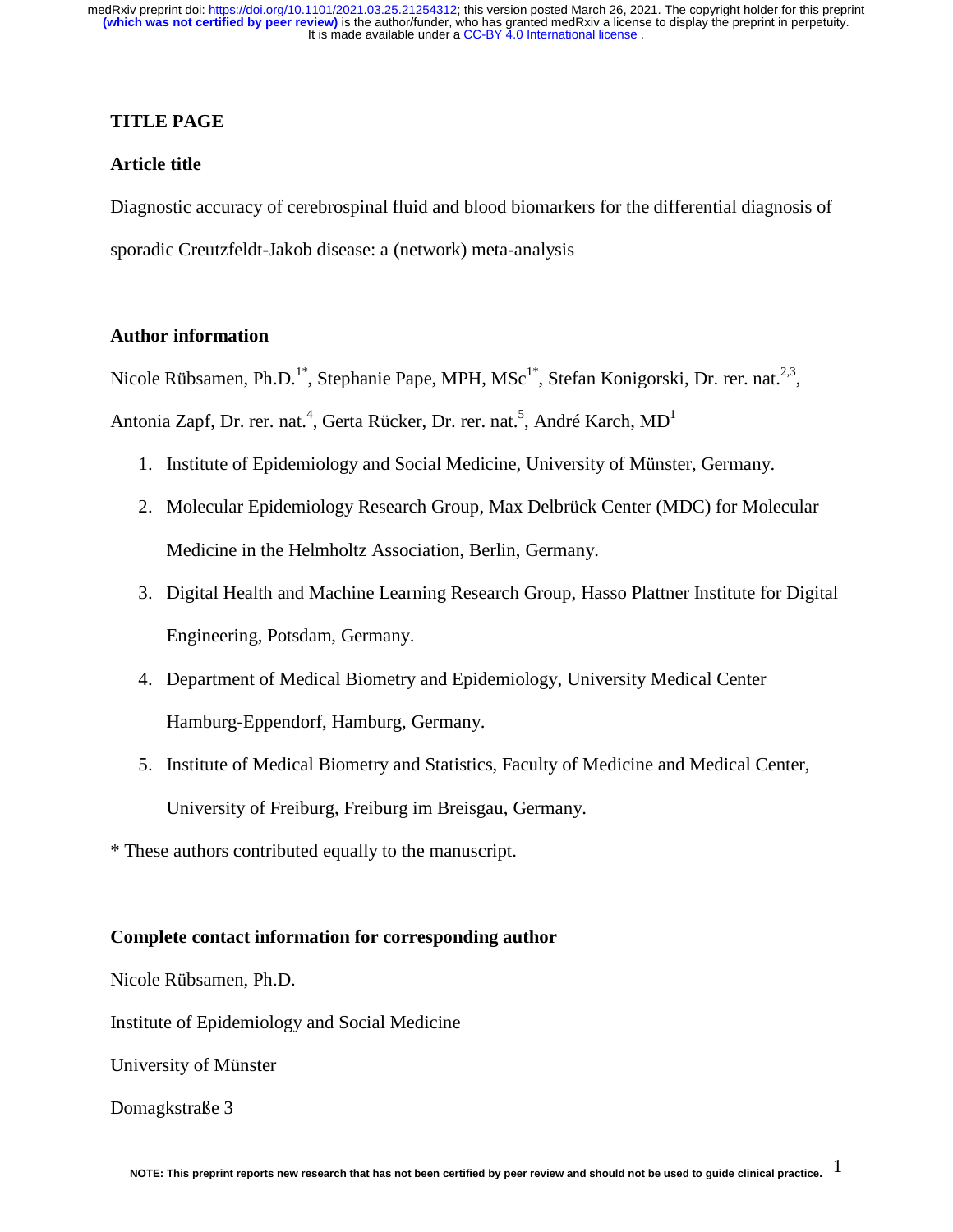48149 Münster

Germany

Phone: +49 251 83 55520

Fax: +49 251 83 55300

ruebsame@uni-muenster.de

ORCID: 0000-0003-2198-5577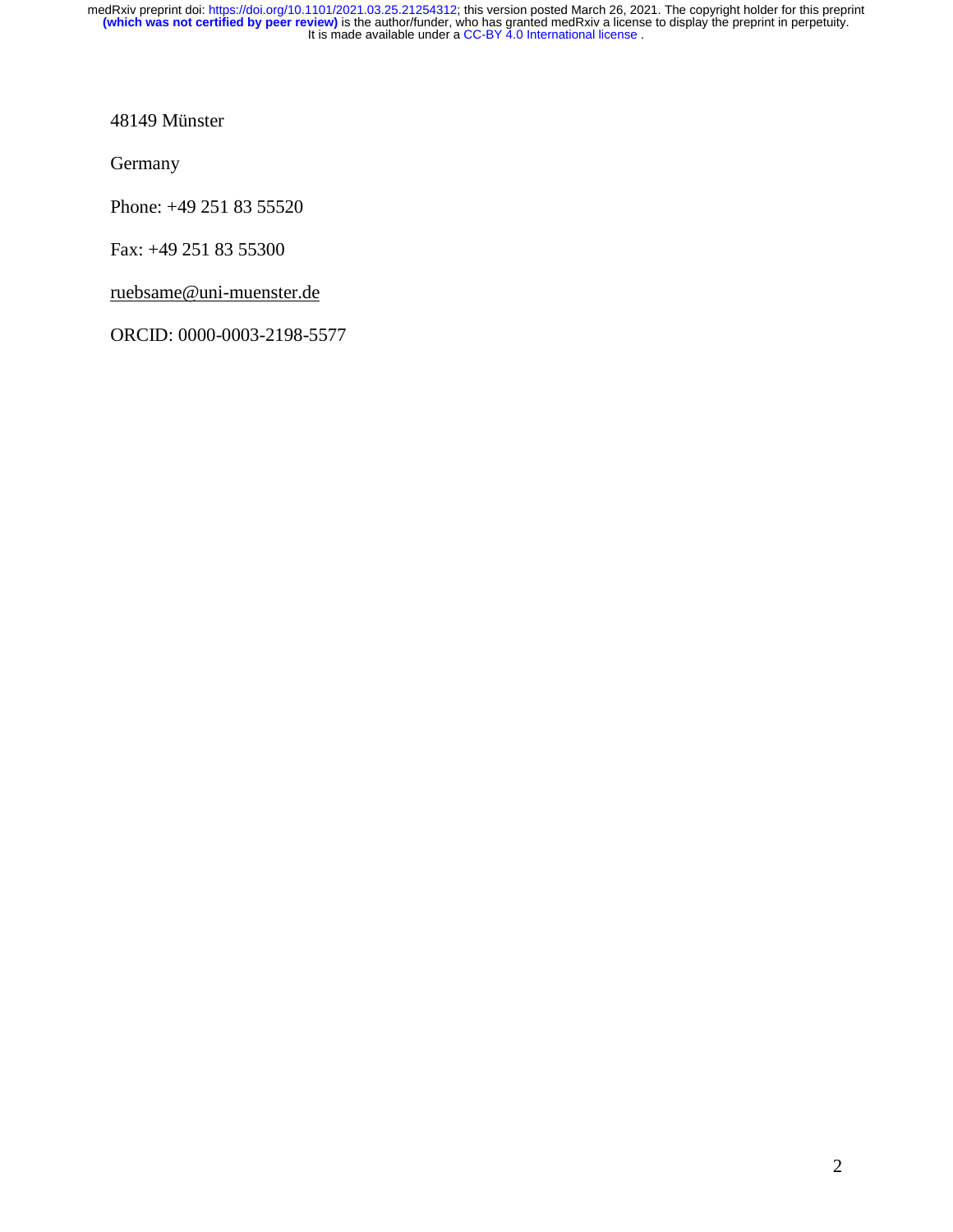#### **ABSTRACT**

#### **Objective**

To conduct a systematic review of cerebrospinal fluid (CSF) and blood biomarkers as diagnostic tests for sporadic Creutzfeldt-Jakob disease (sCJD) in a specialised care setting and to compare diagnostic accuracies in a network meta-analysis (NMA).

#### **Methods**

We searched Medline, Embase, and the Cochrane Library for diagnostic studies of sCJD biomarkers. Risk of bias was assessed with the QUADAS-2 tool. We used a generalised bivariate model to conduct individual biomarker meta-analyses, and to estimate between-study variability. To investigate sources of heterogeneity, we performed subgroup analyses based on QUADAS-2 quality and clinical criteria. For the NMA, we applied a Bayesian beta-binomial ANOVA model. The study protocol was registered at PROSPERO (CRD42019118830).

## **Results**

Out of 2,976 publications screened, we included 16 studies, which investigated 14-3-3β Western blot (n=13), 14-3-3γ ELISA (n=3), NfL (n=1), NSE (n=1), p-tau181/t-tau ratio (n=2), RT-QuIC (n=6), S100B (n=3), t-tau (n=12), and t-tau/ $\widehat{AB42}$  ratio (n=1) in CSF. No included study investigated blood biomarkers. Many diagnostic studies excluded had strong limitations in study design. In the NMA, RT-QuIC (0.93; 95% CI [0.87, 0.96]) and NfL (0.94 [0.81, 0.99]) were the most sensitive biomarkers. RT-QuIC was the most specific biomarker (0.96 [0.86, 0.99]), and had the highest balanced accuracy (0.94). Heterogeneity in accuracy estimates was high between studies, especially for specificity.

#### **Conclusions**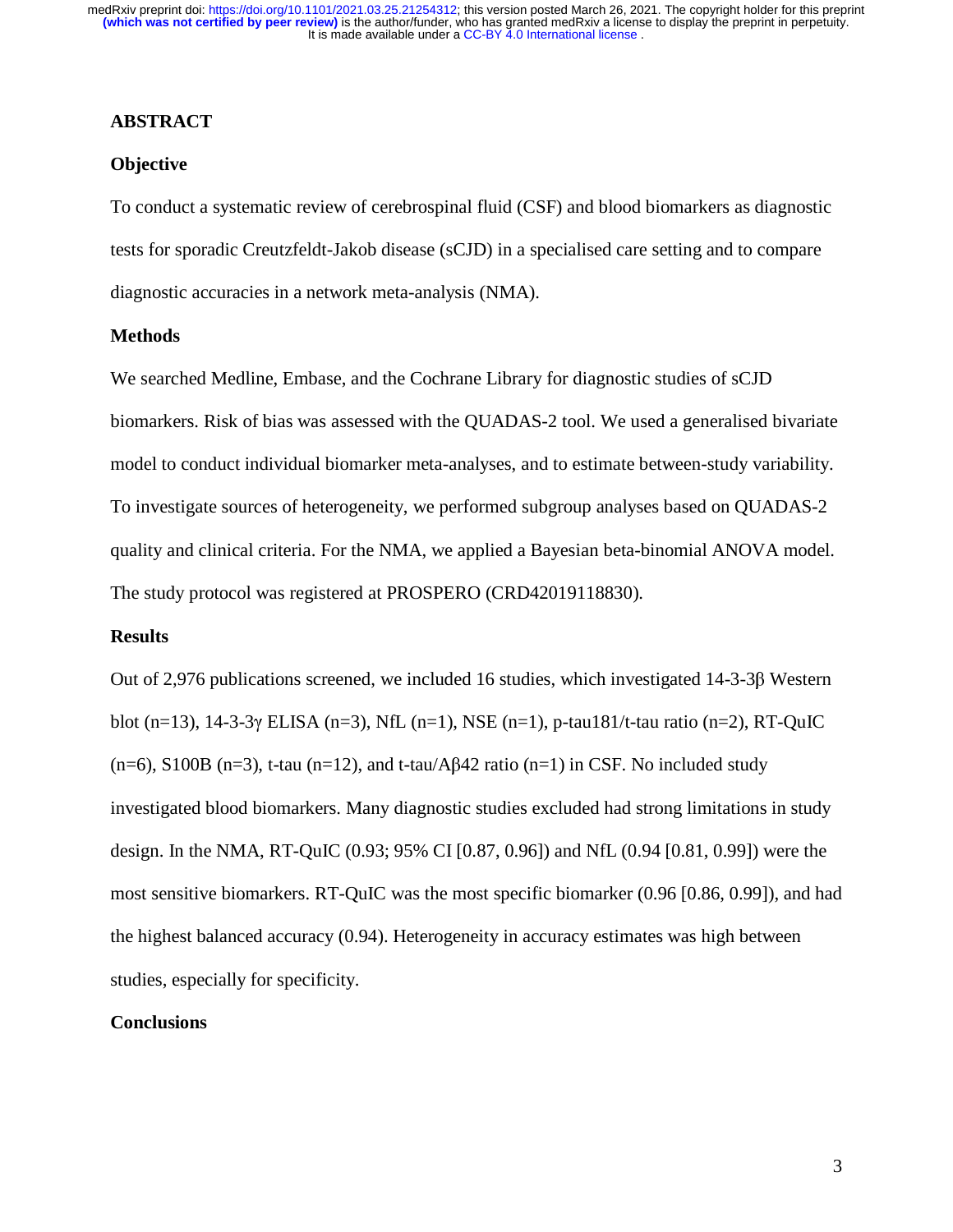Our NMA identified RT-QuIC as the overall most accurate biomarker, partially confirming current guidelines. The severe shortcomings identified in many diagnostic studies for sCJD biomarkers need to be addressed in future studies in the field.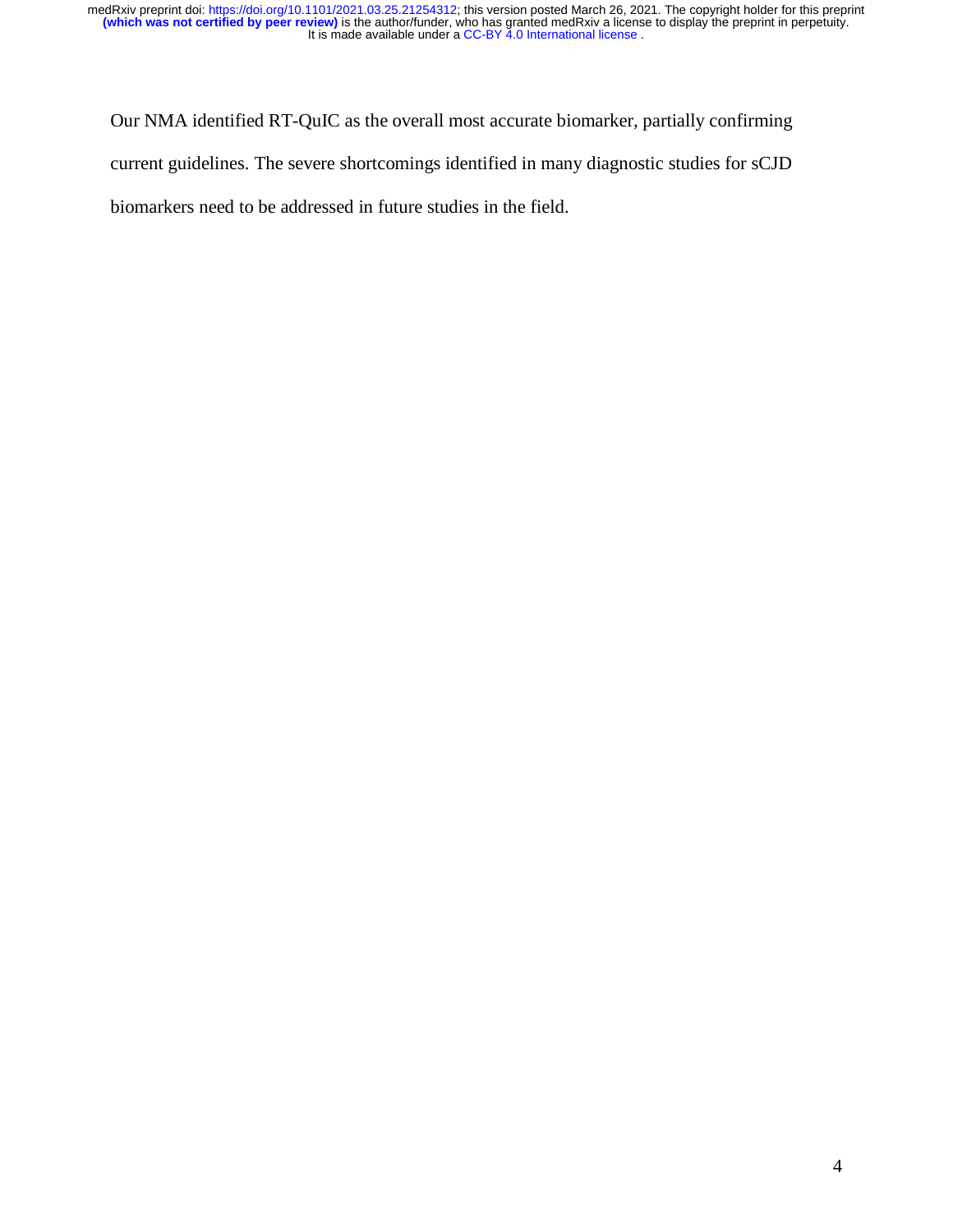## **TEXT**

## **Introduction**

The sporadic form of Creutzfeldt-Jakob disease (sCJD) is the world's most common human prion disease with an incidence of about  $1-2$  cases per million and year.<sup>1,2</sup> The reference standard for the definite diagnosis of sCJD is the post-mortem neuropathological examination of the brain, which is of little benefit to patients during their lifetime. An alternative is the use of a diagnostic composite reference standard.3,4 Based on clinical criteria combined with either defined changes in magnetic resonance imaging (MRI), a characteristic electroencephalogram (EEG), or a positive biomarker test, patients are differentiated into non-sCJD patients as well as probable and possible sCJD cases.

Detection of the proteins 14-3-3 and the PrPSc aggregation assay RT-QuIC (Real-Time Quaking Induced Conversion) are currently incorporated in the diagnostic composite reference standard.<sup>3,5</sup> Other biomarkers, e.g. tau (total tau [t-tau] or phosphorylated tau [p-tau]), neuron-specific enolase (NSE), neurofilament light chain (NfL), and S100B, have been proposed as an addition or replacement option for the biomarkers in the composite criteria for the differential diagnosis of sCJD. There is no evidence from systematic reviews and diagnostic meta-analyses that have performed a comparative investigation of the accuracy of biomarkers suitable for the differential diagnosis of sCJD. Previous reviews in the field focused either on a single biomarker<sup>6</sup>, or did not formally compare biomarkers in a meta-analysis.<sup>7</sup> We, therefore, conducted a network metaanalysis based on a systematic review to compare the accuracy of established biomarker tests measured in the blood or cerebrospinal fluid (CSF) to diagnose sCJD in a specialised care setting under real-life conditions.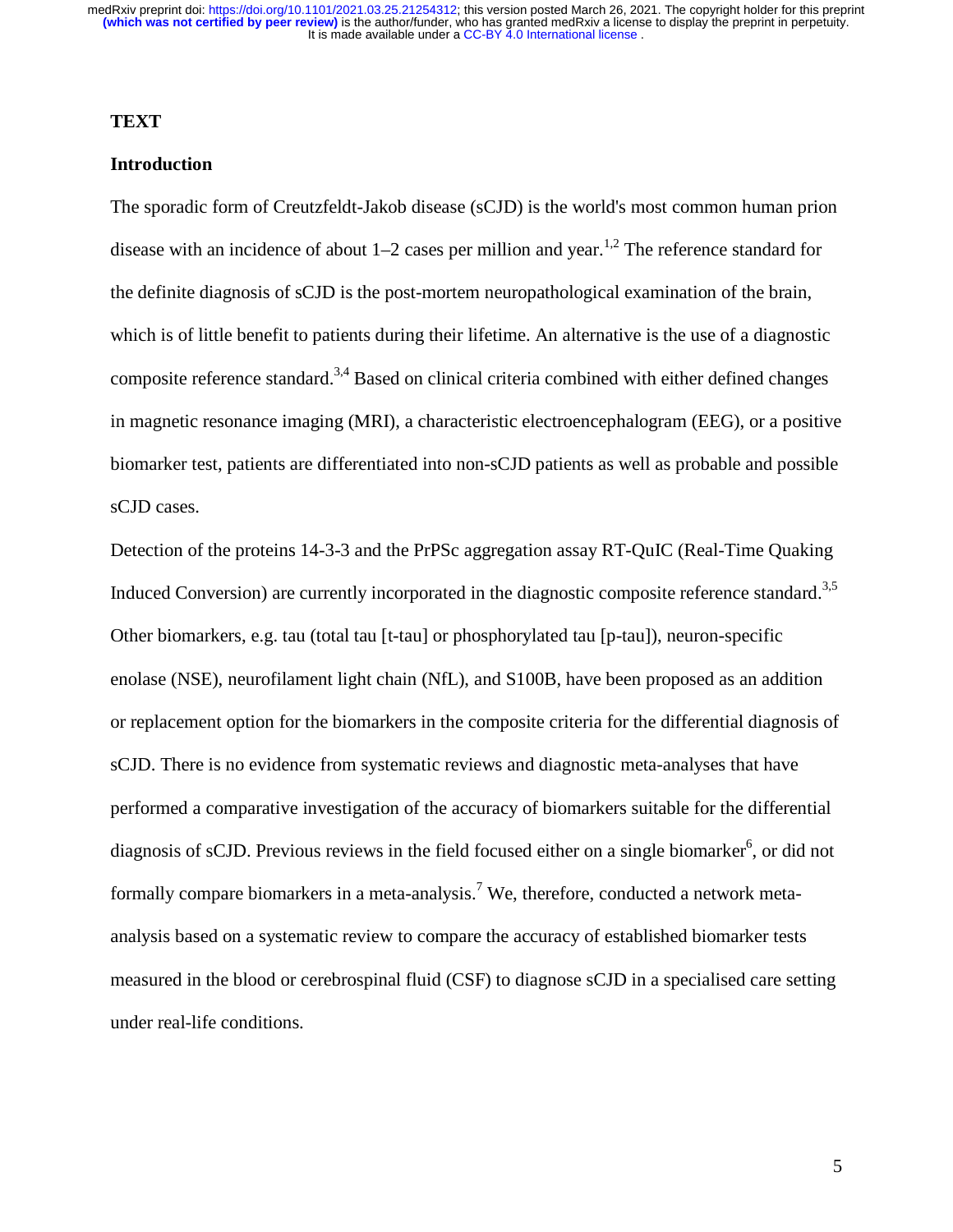## **Methods**

## Search strategy and selection criteria

For this systematic review and meta-analysis, we systematically searched Medline, Embase, and the Cochrane Library for diagnostic studies that assessed the accuracy of blood or CSF biomarkers to diagnose sCJD (Table e-1). One author (SP) searched all databases on  $25<sup>th</sup>$  July 2018 (initial search) and  $23<sup>rd</sup>$  September 2020 (update). The search term for Medline was (((((Biomarker) OR biomarkers [MeSH Terms])) OR ((Diagnosis) OR diagnosis [MeSH Terms]))) AND ((((Creutzfeldt Jakob disease) OR CJD)) OR cjd creutzfeldt jakob disease [MeSH Terms]) AND ((CSF OR cerebrospinal) OR (blood or serum or plasma)). SP merged all search results and removed duplicates.

Studies were included if they assessed blood or CSF biomarkers' accuracy for the differentiation of sCJD from other diseases in a specialised care setting (Table e-2). Eligible studies had to use established diagnostic criteria of  $\mathbf{sCID}^{3,4}$  and established diagnostic criteria for diseases in the non-CJD groups (e.g., Alzheimer's disease, vascular dementia, frontotemporal dementia, dementia with Lewy bodies, alcohol-induced dementia) as reference standard. The non-CJD group had to represent patients suspected as a CJD case and referred to the specialised care centre for a first diagnostic workup. The biomarker tests had to be performed during the patient's first diagnostic workup for her/his symptoms without a pre-defined diagnosis. Furthermore, the studies had to provide sufficient information to construct a diagnostic contingency table (i.e., true and false positives and negatives). There were no constraints regarding time, language, stage of sCJD, patient population, type of biomarker, reference standard, or study design. Different restrictions were used for specific biomarkers: Results for 14-3-3 and RT-QuIC were included if there was no risk of incorporation bias, ${}^{8}$  i.e. if 14-3-3 or RT-QuIC were not incorporated in the reference standard used. Results for t-tau were included if the cut-off used to classify a test result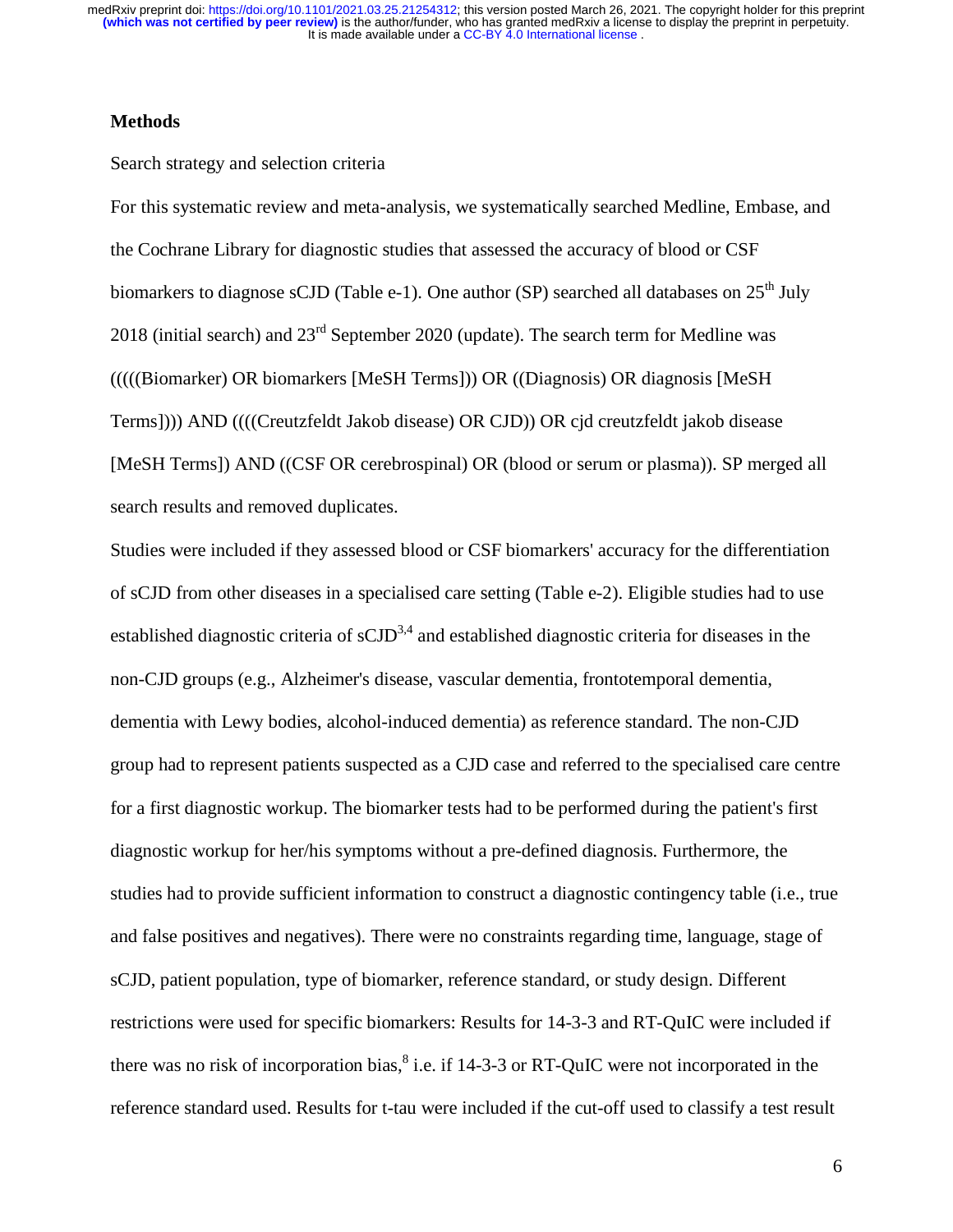as positive/negative was within  $\pm 10\%$  of the recommended cut-off 1300 pg/mL.<sup>9</sup> For all other biomarkers, the cut-off values used in the study needed to be based on external knowledge or training datasets. Methods used for measurement of S100B differed between studies. We allowed, therefore, for different cut-off values as long as they fulfilled the criteria above. However, we excluded measurements of RT-QuIC using the first-generation assay (PQ-CSF) because this technology is no longer used in clinical practice. Only measurements of RT-QuIC using the second-generation assay (IQ-CSF) were included.

Two authors (SP and AK) independently reviewed all titles, abstracts, and, if publications were included based on this information, full texts. Discrepancies were resolved in a consensus meeting. An agreement was reached regarding all discrepancies so that referral to a third reviewer was not necessary.

All reference lists of publications included in the final systematic review were searched for additional studies that were missed, and these studies were further included in the review. Moreover, we discussed with experts from sCJD-specialised care centres if the search strategy missed studies known to them. We did not specifically assess grey literature sources in addition to this strategy because due to the rarity of sCJD and the clustering of patients in few specialised care settings worldwide, newly obtained findings are generally made available in manuscript form.

The study protocol and statistical analysis plan were registered with PROSPERO on January 9<sup>th</sup>, 2019 (CRD42019118830) after the beginning of preliminary searches, piloting of the study selection process, and formal screening of search results against eligibility criteria; however, before data extraction, risk of bias (quality) assessment and data analysis had been started.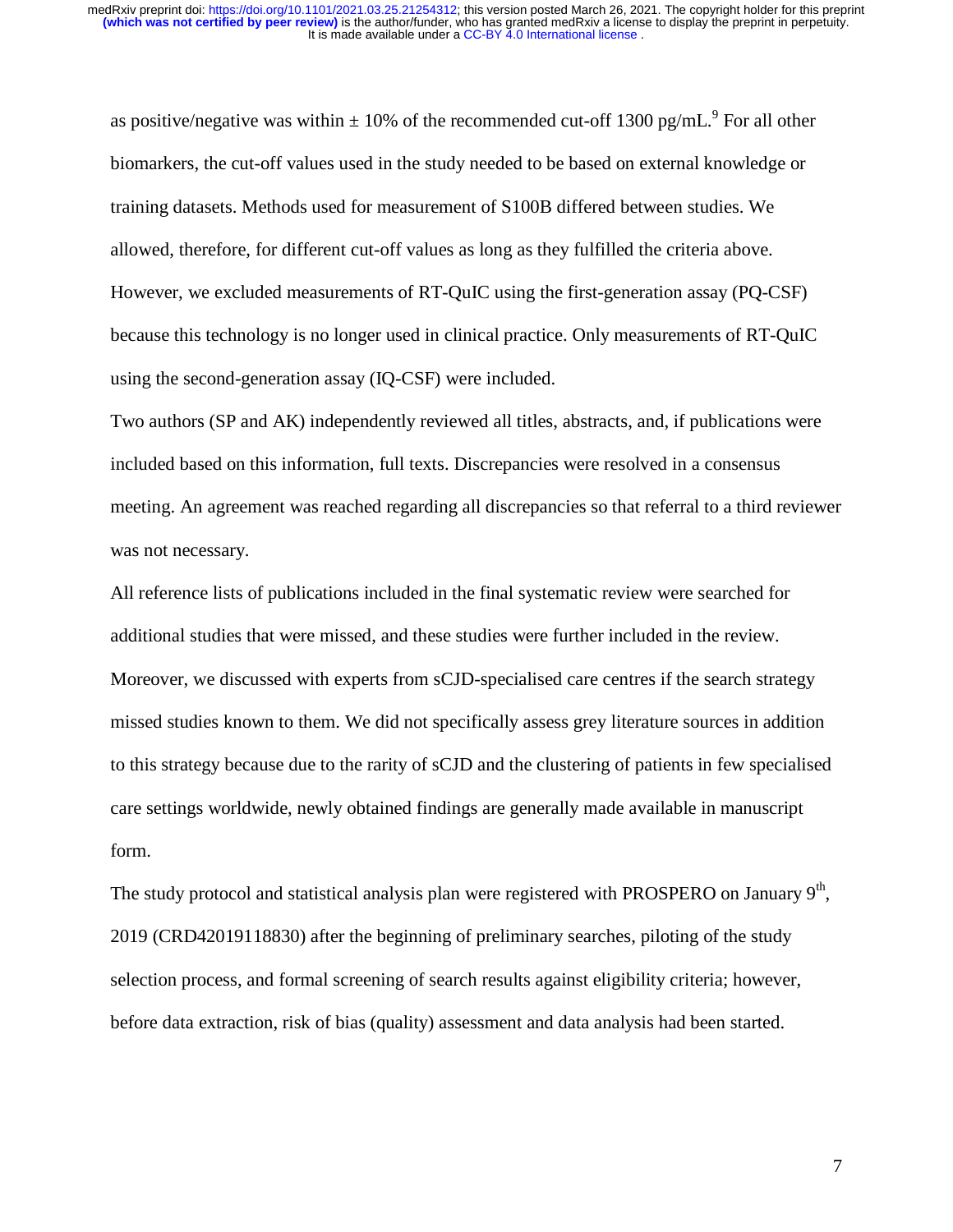Data extraction and quality assessment

SP extracted clinical and demographic information (number of patients, clinical diagnosis, age, sex, setting, recruitment, and sampling procedure) as well as details of the assays and cut-offs used. Two authors (NR and SP) independently extracted the number of true and false positives and negatives (stratified by the level of certainty of sCJD diagnosis). An agreement was reached regarding all discrepancies. We contacted the corresponding authors if further information was needed.

SP, AK, and NR performed their risk of bias assessments for the included studies independently using the Quality Assessment of Diagnostic Accuracy Studies-2 (QUADAS-2) tool, the only validated tool for estimating risk of bias in diagnostic studies.<sup>10</sup> QUADAS-2 covers quality evaluations in four different domains (patient selection, index test, reference standard, flow and timing) by using signalling questions related to the research question, and is supplemented by applicability inquiries. AK and SP first piloted the tool by using two randomly selected publications.<sup>9,11</sup> Satisfactory agreement was reached in all domains so that the OUADAS-2 signalling questions were retained unchanged for the assessment of the included studies (Table e-3).

#### Data analysis

All analyses were performed with R version  $4.0.3<sup>12</sup>$ 

## *Systematic review*

We calculated Krippendorff's alpha $^{13}$  to assess the reliability of the risk of bias assessment between the investigators.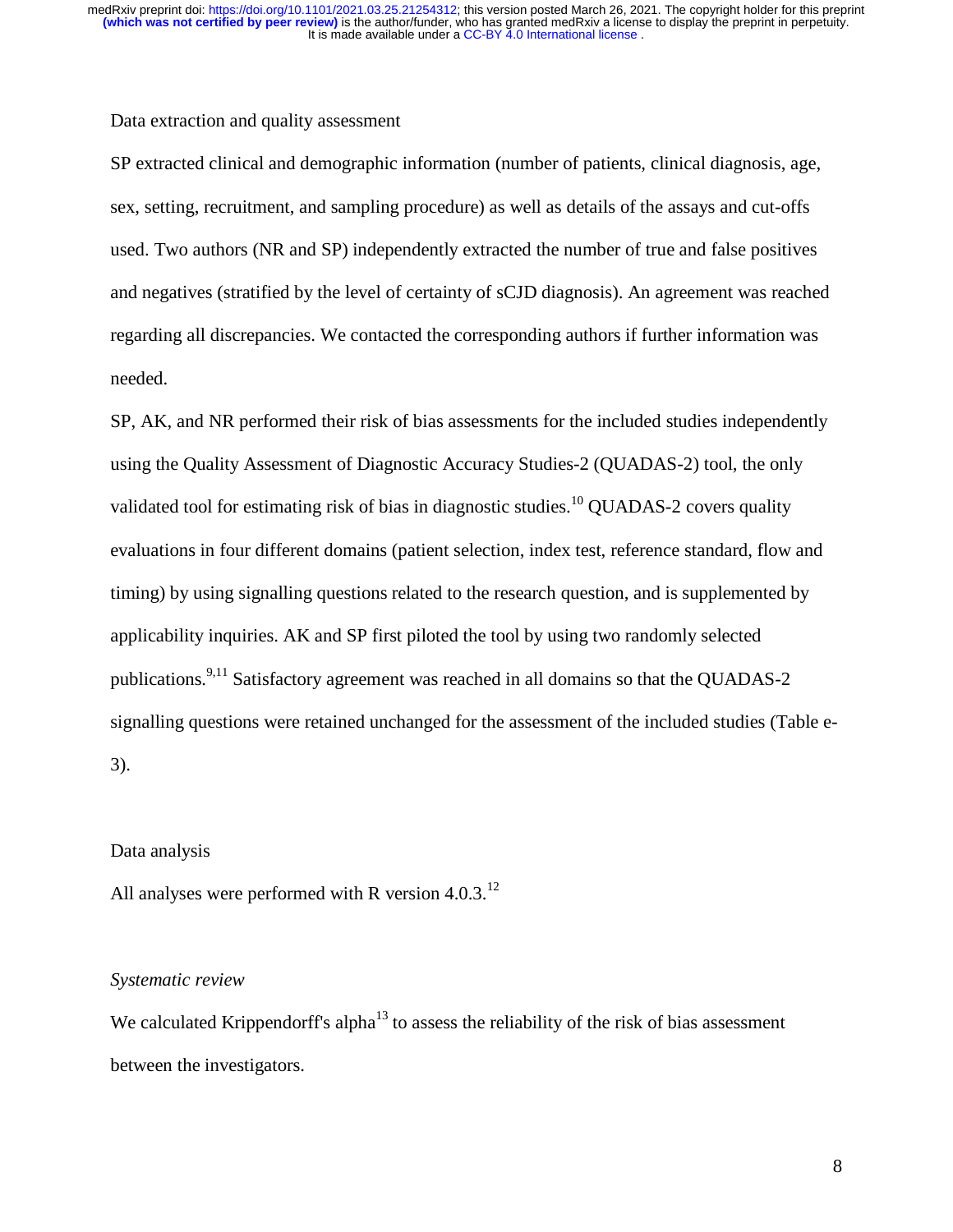## *Meta-analyses of individual biomarkers*

We tabulated true positives, false negatives, false positives, and true negatives in patients with and without sCJD, stratified by study and level of certainty of sCJD diagnosis. Based on this, we calculated estimates of sensitivity and specificity and their 95% confidence intervals (CI). To investigate publication bias, we constructed funnel plots of effective sample size versus the estimated log diagnostic odds ratios and did a regression test of asymmetry.<sup>14</sup> To synthesise data, we implemented the generalised linear mixed model approach by Chu and Cole,<sup>15</sup> which uses a bivariate binomial model to jointly analyse pairs of sensitivity and specificity, using the *glmer* function in the R package *lme4* (version 1.1-25).<sup>16</sup> This approach allows estimating the correlation between true positive rate (TPR) and false-positive rate (FPR) as well as the betweenstudy standard deviation (SD) for both of them via random effects, which provides information on the heterogeneity of the results.<sup>17</sup> To investigate sources of heterogeneity, we performed subgroup analyses based on QUADAS-2 quality and clinical criteria. Although there exist approaches for meta-analyses of diagnostic test accuracy studies with multiple cut-offs, we decided against using them because biomarker cut-offs were either homogeneous or were applied to different technical platforms, so that different measurement scales were used. We repeated all analyses for different levels of certainty of sCJD diagnosis: 1) definite sCJD cases, 2) definite and probable sCJD cases, and 3) definite, probable, and possible sCJD cases.

#### *Network meta-analysis*

To compare the diagnostic accuracy of different biomarkers, we applied a diagnostic network meta-analysis (NMA) approach for evidence synthesis. We used the beta-binomial analysis of variance model for NMA of diagnostic test accuracy data as described by Nyaga et al.<sup>18</sup> to combine direct and indirect evidence simultaneously. This arm-based generalised linear mixed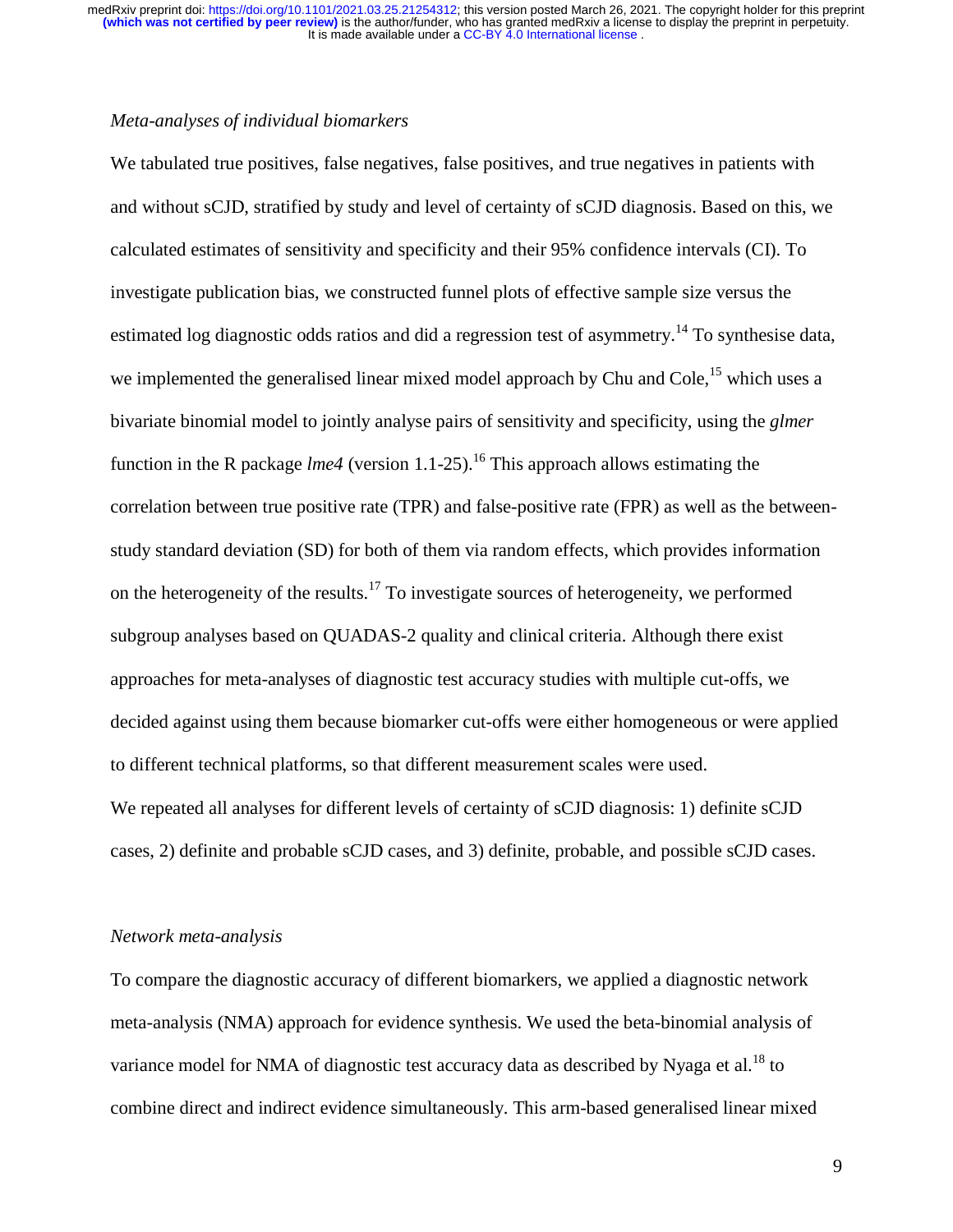model models sensitivity and specificity as repeated measures jointly through a copula function and assumes that the missing tests/arms are missing at random. The models were fitted in the Bayesian framework with beta $(1,1) = U(0,1)$  as prior distribution on the hyper-parameters using Stan<sup>19</sup> through the R package *rstan* (version 2.21.2).<sup>20</sup> We repeated the network meta-analyses for different levels of certainty of sCJD diagnosis (as described above).

#### Data Availability Statement

All data generated or analysed during this study are included in this article.

## **Results**

#### Systematic review

Our database search retrieved 2,976 articles. After reviewing the titles and abstracts, we excluded 2,668 articles, mostly because these studies were not diagnostic studies, they duplicated data already included, or the case definition or study population was not appropriate. After a full-text review of the remaining 308 articles, we found that 86 studies were notdiagnostic studies and that 32 articles reported duplicated data. Among the remaining 190 diagnostic studies, we excluded 171 studies because of inappropriate study populations or missing information on key study characteristics, leaving 19 articles for risk of bias assessment (Figure 1). Sufficient inter-rater reliability was achieved in the core areas of patient selection, blinding and missing values, which are particularly important for quality assessment (Table e-4). The reviewers discussed all 19 studies together, and differences in the risk of bias assessment (which were mainly based on high vs unclear risk of bias in studies where specific features were only partially reported) could be fully resolved (Table e-4). Based on high or unclear risks of bias and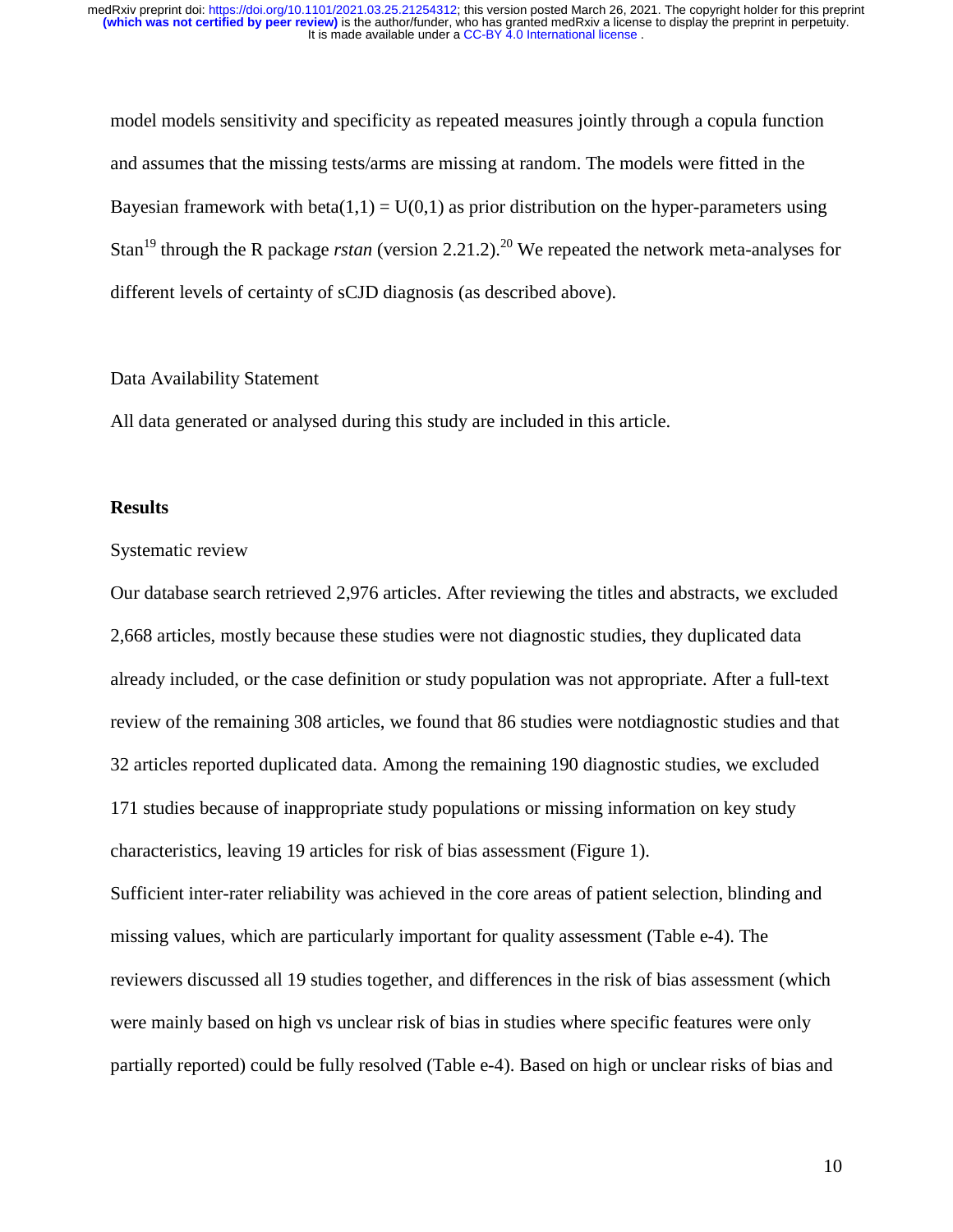poor applicability, the studies by Hamlin et al.,<sup>11</sup> Rudge et al.,<sup>21</sup> and Wang et al.<sup>22</sup> were excluded, leaving 16 studies for further quantitative analyses<sup>9,23–37</sup> (Table 1).

Fourteen of these studies investigated 14-3-3β via Western blot. The results regarding 14-3-3β in the study by Sanchez-Juan et al.<sup>34</sup> were, however, excluded due to high risk of incorporation bias, leaving 13 studies that investigated 14-3-3β. Three studies investigated 14-3-3γ via ELISA. NfL, NSE, p-tau181/t-tau ratio, RT-QuIC, S100B, and t-tau/Aβ42 ratio where investigated in one, one, two, six, three, and one studies, respectively (Table 1). Thirteen studies investigated t-tau, but the study by Leitão et al.<sup>32</sup> used the cut-off 1035 pg/mL to classify a test result as positive, which was outside our pre-defined interval around the recommended cut-off of  $1300 \text{ pg/mL}$ .<sup>9</sup> The results regarding tau in the study by Leitão et al. $32$  were, thus, excluded. Studies included in these analyses investigated between one and five biomarkers in the same study population, providing direct comparisons for some of the biomarkers involved.

#### Meta-analyses of individual biomarkers

The regression tests of asymmetry in the funnel plots did not indicate publication bias for any studied biomarkers (Figure e-1). Among definite sCJD cases, the range of observed sensitivities was 0.80 to 0.99 for 14-3-3β, 0.88 to 0.96 for 14-3-3γ, 0.86 to 0.96 for RT-QuIC, 0.65 to 0.93 for S100B, and 0.77 to 0.94 for t-tau (Figure 2). The range of observed specificities was 0.24 to 0.97 for 14-3-3β, 0.69 to 0.95 for 14-3-3γ, 0.95 to 0.99 for RT-QuIC, 0.90 to 0.93 for S100B, and 0.33 to 0.95 for t-tau (Figure 2). Individual meta-analyses of NfL, NSE, p-tau181/t-tau ratio, and ttau/Aβ42 ratio were not conducted due to the low number of studies. Heterogeneity, estimated via SD (TPR) and SD (FPR), was high for all individual meta-analyses so that no pooled estimates were reported (Table e-5–Table e-9, Figure e-4–Figure e-8). Ranges of observed sensitivities and specificities were similar when including lower levels of certainty of sCJD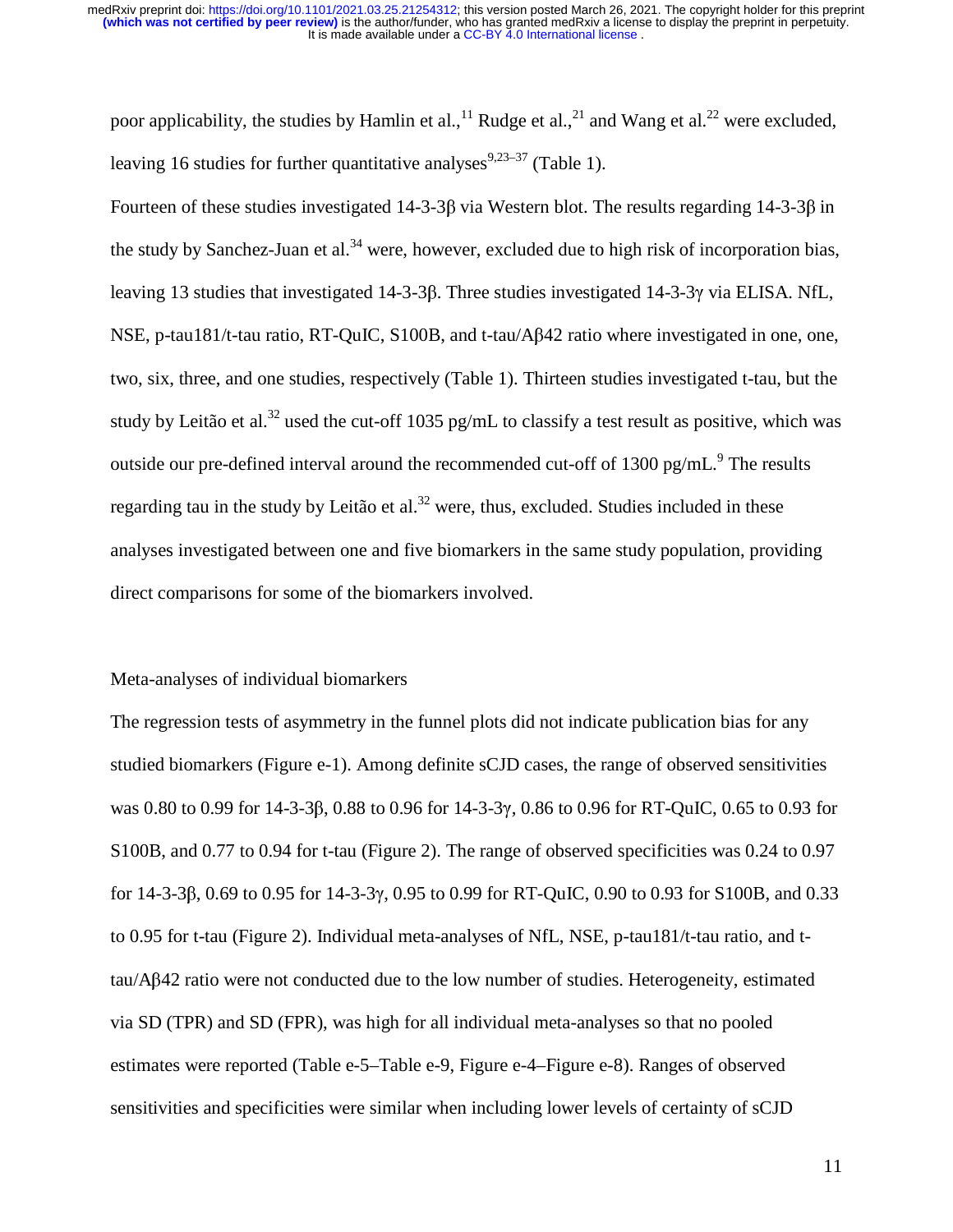diagnosis (Figure e-2, Figure e-3) except for the specificity of S100B, which was considerably lower when all levels of certainty were included. When including definite sCJD cases only, heterogeneity among studies was highest for the sensitivity of S100B (SD (TPR): 0.91); heterogeneity in specificity was high for all biomarkers but S100B (Figure 2). There were various sources of heterogeneity for all biomarkers in all scenarios; the most important ones (identified by a decrease of heterogeneity in the respective subgroup analysis) were the definition of the study population (especially concerning the group without CJD), study design, blinding of the reference standard and clinical characteristics of the patients (Table e-5– Table e-9, Figure e-4–Figure e-8).

## Network meta-analysis

Since differences in estimates between studies in the individual meta-analyses were consistent across different biomarkers, an evidence-synthesis approach based on the combination of intrastudy differences was used to derive pooled estimates of diagnostic accuracy. Figure 3 summarises the direct evidence from all studies. In the NMA analysis based on definite sCJD cases only, RT-QuIC was the most specific (0.96 [0.85, 1.00]) and the second most sensitive  $(0.91 \, [0.83, 0.96])$  biomarker (Figure 4, Table 2). The balanced accuracy ([sensitivity + specificity]/2) was also highest for RT-QuIC (0.93). While NfL had the highest sensitivity in this NMA analysis (0.92 (0.72, 0.99)), its specificity was the lowest among all biomarkers (0.45  $(0.15, 0.79)$ ). Ratios involving t-tau (p-tau181/t-tau, t-tau/A $\beta$ 42) had higher accuracies than t-tau alone (Table 2); however, sensitivities and specificities were estimated with wider 95% CI (Figure 4) because fewer studies investigated these ratios than t-tau alone. The pooled sensitivities and specificities of most included biomarkers did not change much  $(\pm 0.01)$  when including lower levels of certainty of sCJD diagnosis (Figure 4). As an exception,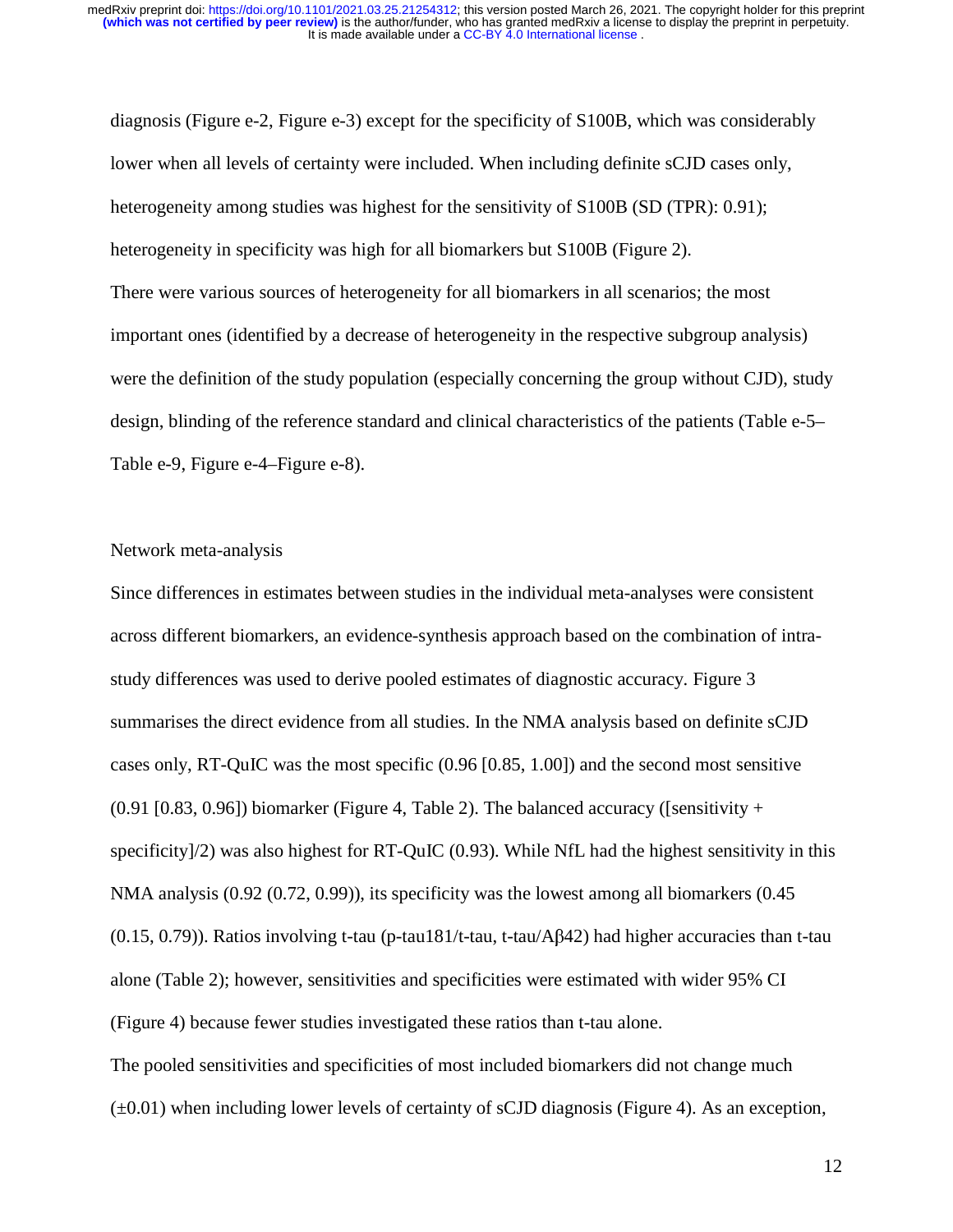specificity increased from 0.75 to 0.80 for 14-3-3γ and from 0.75 to 0.77 for t-tau, while it decreased from 0.84 to 0.81 for S100B. At the same time, the sensitivity increased from 0.74 to 0.77 for S100B. RT-QuIC was the most accurate test in among all levels of certainty of sCJD diagnosis.

## **Discussion**

In our systematic review, we evaluated for the first time systematically the diagnostic accuracy of proposed CSF and blood biomarkers for the differential diagnosis of sCJD in a specialised care setting. We applied the innovative concept of a diagnostic network meta-analysis to compare accuracies between different biomarkers. We found that RT-QuIC had the best-balanced accuracy and specificity throughout all scenarios.

Most of the 190 diagnostic accuracy studies retrieved in this systematic review did not meet the highest quality requirements of evidence-based medicine. All diagnostic studies evaluated were subject to methodological limitations, partly due to the rare disease situation, the lack of a uniform reference standard, and various forms of bias. Even the 16 (8.4%) studies included in the final analysis had limitations mainly based on the study population's composition and the timing of the definition of the reference standard.

Subgroup analysis results indicate that the heterogeneity observed was mainly caused by choice of study population and less by methodological quality or clinical criteria. Specificity estimates showed the highest heterogeneity since most biomarkers used in the sCJD context are unspecific markers of neurodegeneration so that the composition of the non-sCJD group is crucial. One exception was RT-QuIC, which is the only available prion-specific biomarker so far. Although we only included diagnostic studies that reflected the real-world referral setting of a specialised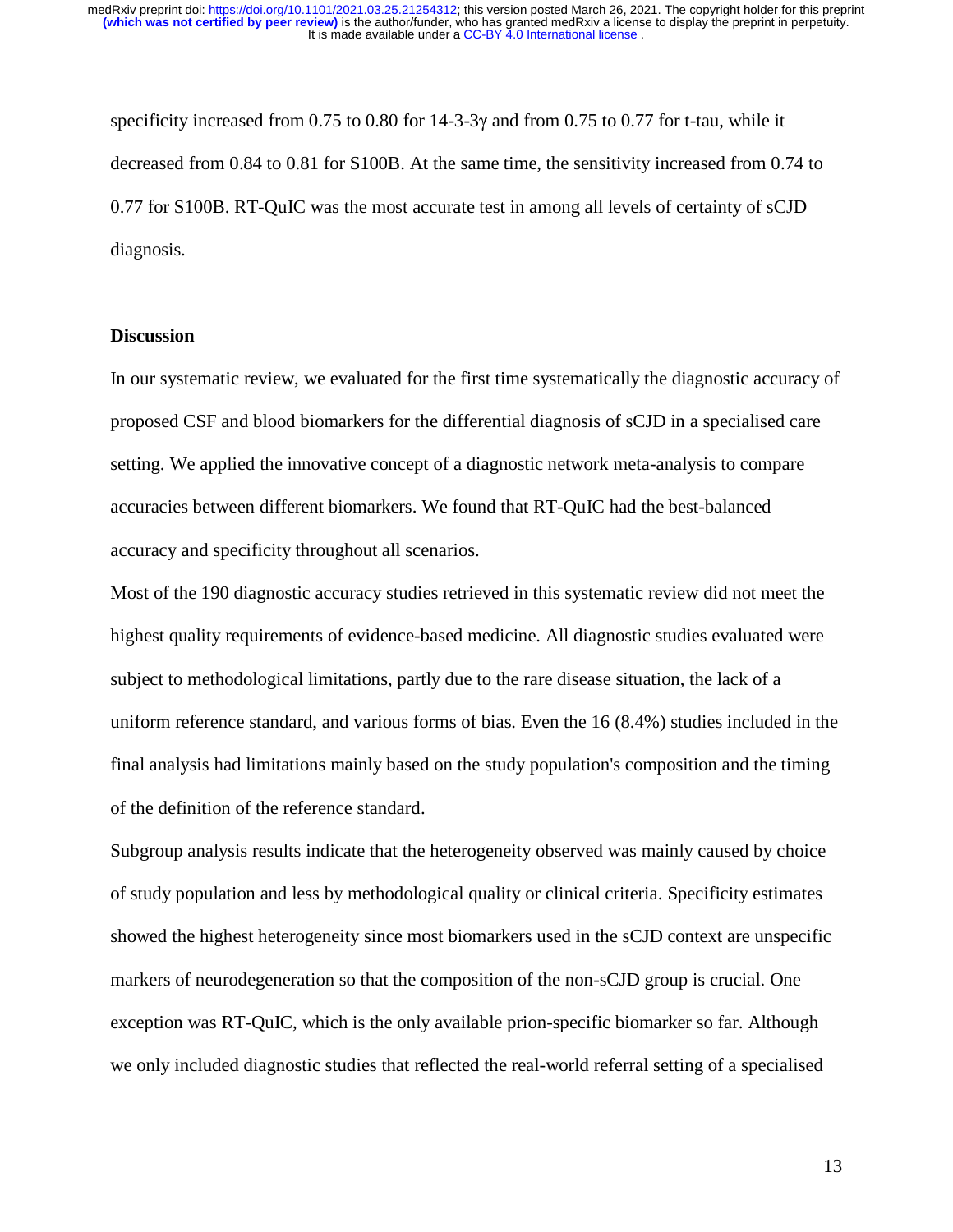care centre, the proportion of other neurodegenerative diseases in the non-CJD group might have been heterogeneous based on country-specific referral patterns or local research foci. Many methodological constraints found in our systematic review were typical for diagnostic accuracy studies dealing with low-prevalence settings. Here, the gold standard phase III diagnostic study design with the recruitment of consecutive patients suspected of the target condition who subsequently receive the index test and the reference standard is rarely applied in practice because of the large overall sample size, the long study duration and the high costs. To ensure optimal diagnostic accuracy estimates under these preconditions, Holtman and colleagues provide a general guide for six applicable designs in different low-prevalence situations.<sup>38</sup> The design's selection best suitable should be made based on the specific constraints of the particular situation (e.g. patient selection, the invasiveness of an index test or reference standard, the target condition itself). The designs suggested by Holtman and colleagues offer reasonable approaches to improve the methodological quality and evidence for diagnostic studies in sCJD. Moreover, taking into account the recommendations of the regulatory authorities EMA<sup>39</sup> and FDA<sup>40</sup>, the Cochrane Collaboration<sup>41</sup>, the QUADAS-2 tool<sup>10</sup>, and the STARD checklist<sup>42</sup> can considerably contribute to ensuring high-quality diagnostic accuracy studies.

The inclusion/exclusion criteria and signalling questions of the QUADAS-2 tool that we applied do not only represent the prerequisites for conducting valid meta-analyses, but also reflect the patient characteristics and basic medical criteria that are essential for reliable decision-making in a real-world clinical setting. In the absence of this information in diagnostic accuracy studies, such studies provide only limited evidence to support the medical diagnosis of sCJD in everyday clinical practice. If relevant patient data are not reported and cannot be retrieved, diagnostic studies may be of little use for the reader because the applicability and generalisability of the results remain unclear.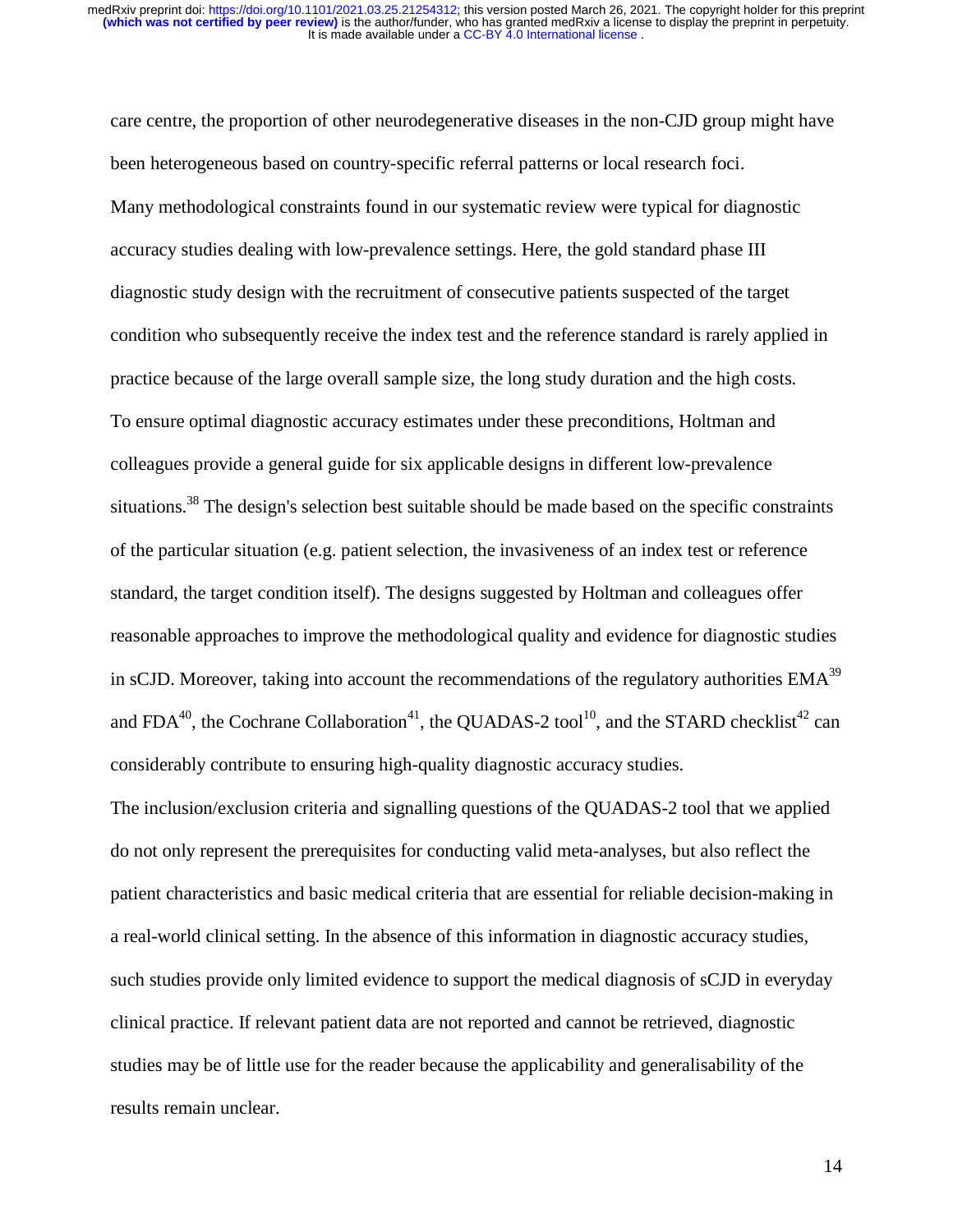By excluding healthy individuals and focusing on patients representing true differential diagnoses such as Alzheimer's disease or other rapid progressive dementia, studies increase their relevance for clinical decision-making. It has to be assessed carefully if certain diagnoses, which are more prevalent than sCJD and can be diagnosed easily using a set of diagnostic criteria for this disease, can be removed from the field of clinically relevant differential diagnoses of sCJD if sCJD diagnosis is already ruled out based on these alternative criteria<sup>43</sup>. In such a case, it may also be reasonable to consider these diagnostic tests directly in the evaluation of potential sCJD patients. Our NMA results imply that RT-QuIC is overall the most accurate biomarker with both high sensitivity and specificity. RT-QuIC has already been proposed as an addition to 14-3-3 positivity for the composite reference standard, $44$  and an updated reference standard has been validated by the authors of the German CJD guideline.<sup>45</sup> However, it is currently unclear how to best combine RT-QuIC and 14-3-3 in the setting of the complex composite reference standard. A naïve approach would be to use the easily applicable, but still highly sensitive 14-3-3 as screening test or initial index test in patients with suspected sCJD. Only patients tested positively could then be further examined according to the composite reference standard, including RT-QuIC instead of 14-3-3 to confirm sCJD diagnosis. Abu-Rumeileh et al.<sup>23</sup> explored the combinations of two biomarkers (a surrogate marker plus RT-QuIC). Integrating their data in our NMA found that NfL had the highest sensitivity for all certainty levels of sCJD diagnosis, but the lowest specificity, resulting in the poorest balanced accuracy. From our perspective, the issues of biomarker test combinations and screening tests need further validation. High-quality primary studies with paired information on at least two biomarkers for each individual are necessary to develop more sophisticated strategies to combine biomarkers. Moreover, estimates for the expected benefit for the patient are needed to make inferences about the likely impact on patientimportant outcomes.<sup>46</sup>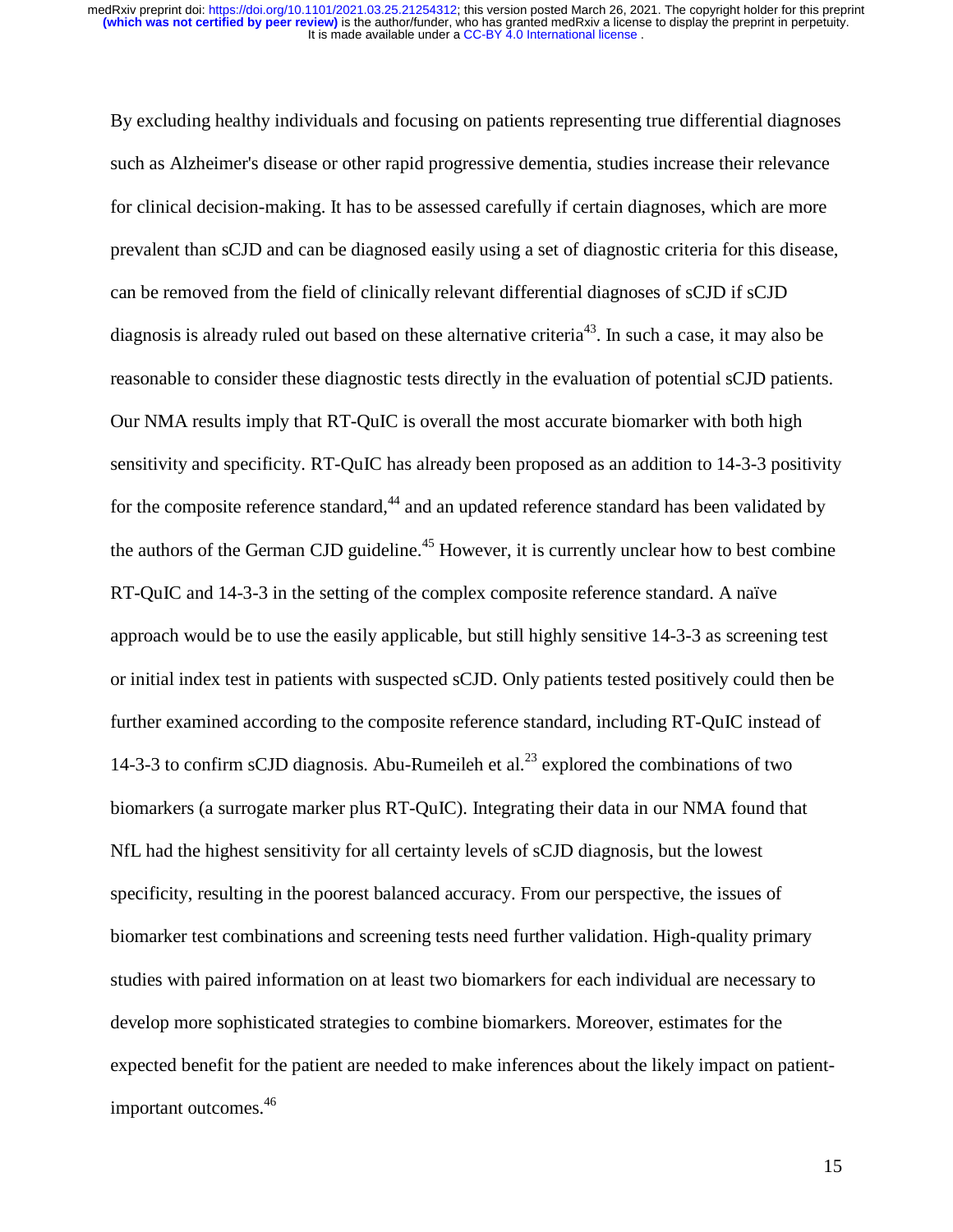#### Strengths and limitations

Our systematic review provides the most extensive evaluation of biomarkers for the differential diagnosis of sCJD. It is the first one offering head-to-head comparisons. Despite considerable heterogeneity between studies, this comparison was possible since we applied a specific form of diagnostic network meta-analysis. We only included studies that mimicked a phase III diagnostic study design, and were performed in the real-life target population. By doing so, we wanted to provide the best available evidence to support clinicians in daily real-world clinical decisionmaking in the differential diagnosis of sCJD. All the included studies had a moderate risk of bias in at least one of the categories assessed so that residual bias in estimates cannot be ruled out. Our systematic review included CSF and blood biomarkers, but could not identify a study based on serum or plasma biomarkers, which met our inclusion criteria. Compared to CSF biomarkers, serum biomarkers have many advantages e.g. with respect to invasiveness, patient acceptability, cost and time-effectiveness, and population-level feasibility, making them beneficial complementary partners of CSF biomarkers or neuroimaging.<sup>47</sup> However, no study using serum biomarkers could be included in our systematic review. Both, comparing bio-fluid biomarkers to and combining them with neuroimaging is a relevant research field, as the recent study of Bizzi et al.<sup>25</sup> showed. We included the biomarker data from this study in our NMA, but decided against an extension of our work to imaging markers, as this would result in more complex requirements about what needs to be reported in the respective studies and about how the studies were performed. This was beyond the scope of this work, but provides an interesting avenue for future studies. Due to the rare disease situation and patients' treatment in a few specialised centres worldwide, the same patients might have been included in more than one study within the review. Although no author has explicitly described this, frozen CSF samples from one or more centres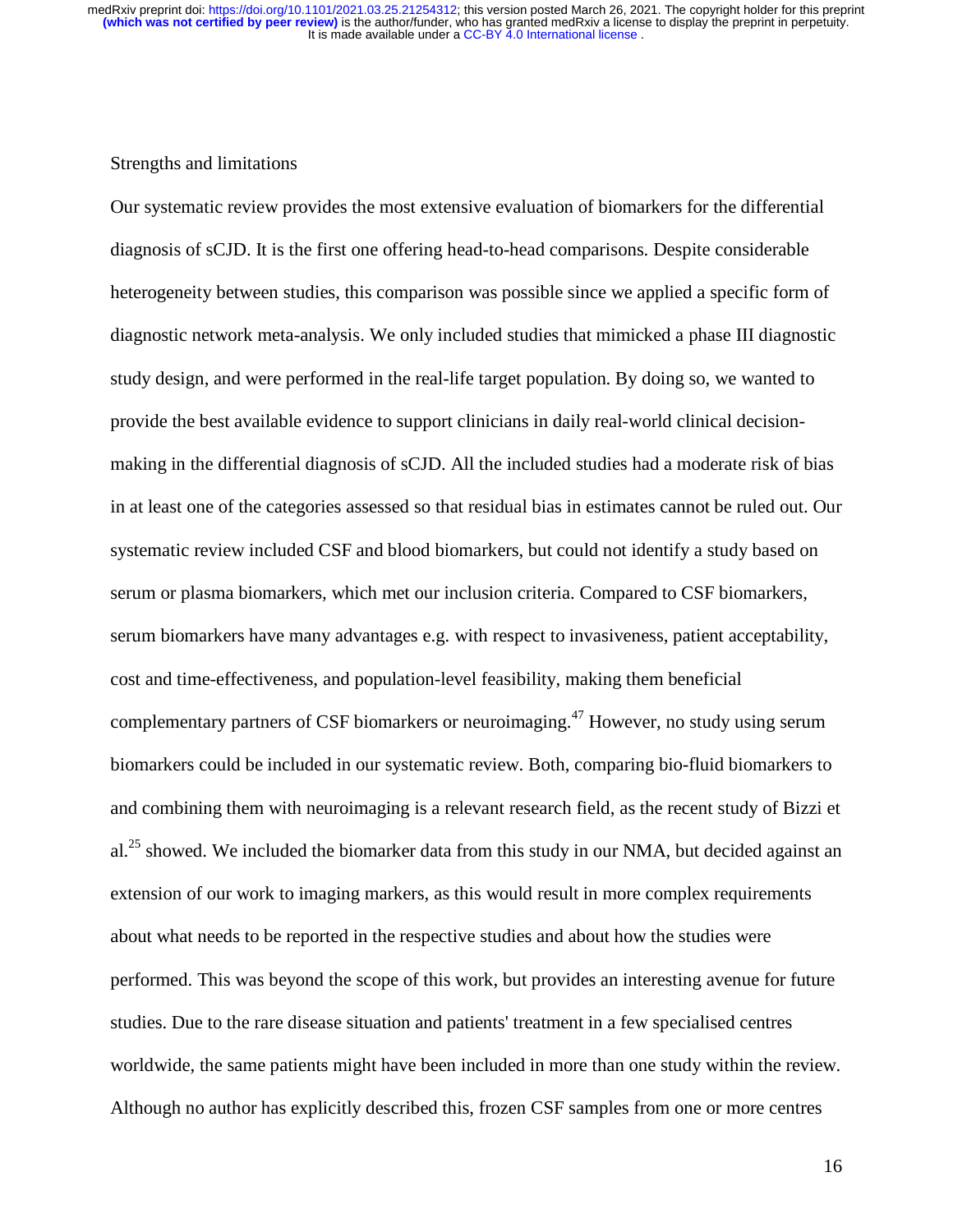were pooled in several studies opening a potential for reuse of already analysed samples; this could have resulted in an overestimation of the study population's variability. We did not consider that diagnostic accuracy might depend on sCJD subtype; its distribution might have affected individual study estimates. However, we only included studies that enrolled consecutive patients with suspected sCJD or a representative sample of those with suspected sCJD, so that study populations mirror the patient populations to which diagnostic tests are applied in clinical practice.

#### **Conclusion**

Our NMA suggested RT-QuIC as the most powerful biomarker test for the differential diagnosis of sCJD. The indirect comparisons undertaken in the NMA complete the already available headto-head evidence and confirm that RT-QuIC (potentially in combination with a more easily applicable and screening test like 14-3-3 or t-tau) should be implemented in the composite lifetime reference standard. Our work also pointed out the methodological limitations of previous diagnostic accuracy studies in the field, and the requirements we consider necessary for the design and conduct of future research projects in this setting. New high-quality studies with appropriate study designs are necessary to provide appropriate diagnostic accuracy data for unanswered research questions such as how to improve diagnostic processes in the presymptomatic, period and in those with atypical presentations or specific subtypes. These studies represent the evidence needed for future systematic reviews as well as (network) meta-analyses in the differential diagnosis of prion diseases.<sup>48</sup>

#### **Article information**

#### Acknowledgements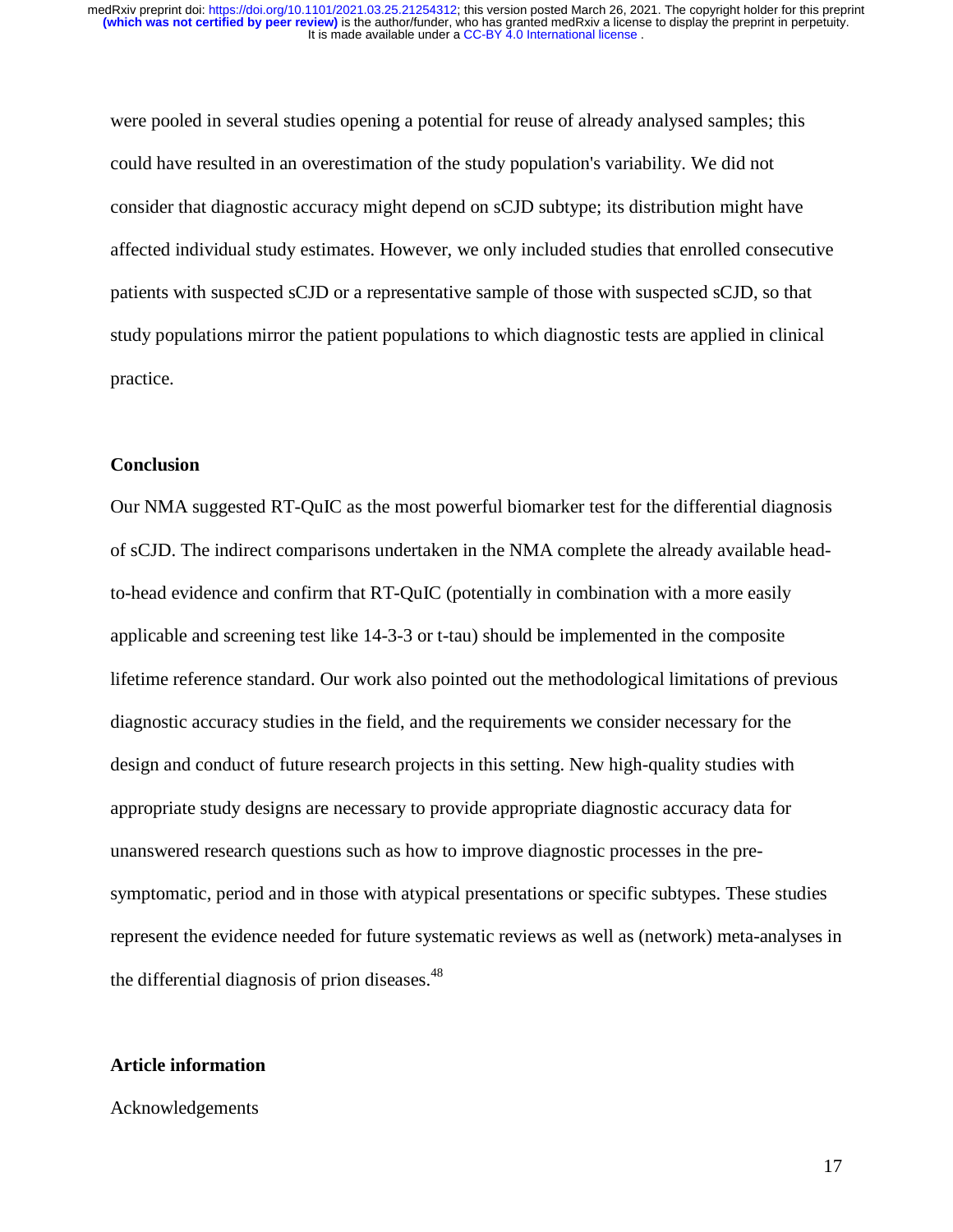We thank all primary study authors who responded to our inquiries.

## **Contributors**

AK and SP designed the network meta-analysis, wrote the study protocol and conducted the systematic review (screening the literature search, selecting included studies). SP extracted clinical and demographic information, details of the assays and cut-offs used, and contacted study authors for additional information. NR and SP independently extracted the number of true and false positives and negatives. SP, AK, and NR did an independent risk of bias assessment for all included studies. NR did the statistical analysis. NR, AK and SP analysed and interpreted the data, and wrote the report's draft with input from SK, AZ and GR. All authors critically reviewed the report and approved the final submitted manuscript version. NR and SP contributed equally as first authors. Both had full access to all of the data in the study and take responsibility for the integrity of the data and the data analysis accuracy.

## Funding

This study was supported by intramural funds from the Institute of Epidemiology and Social Medicine, University of Münster, Germany.

Competing interests

None declared.

## **References**

1. Heinemann U, Krasnianski A, Meissner B, et al. Creutzfeldt-Jakob disease in Germany: a prospective 12-year surveillance. Brain. Narnia; 2007;130:1350–1359.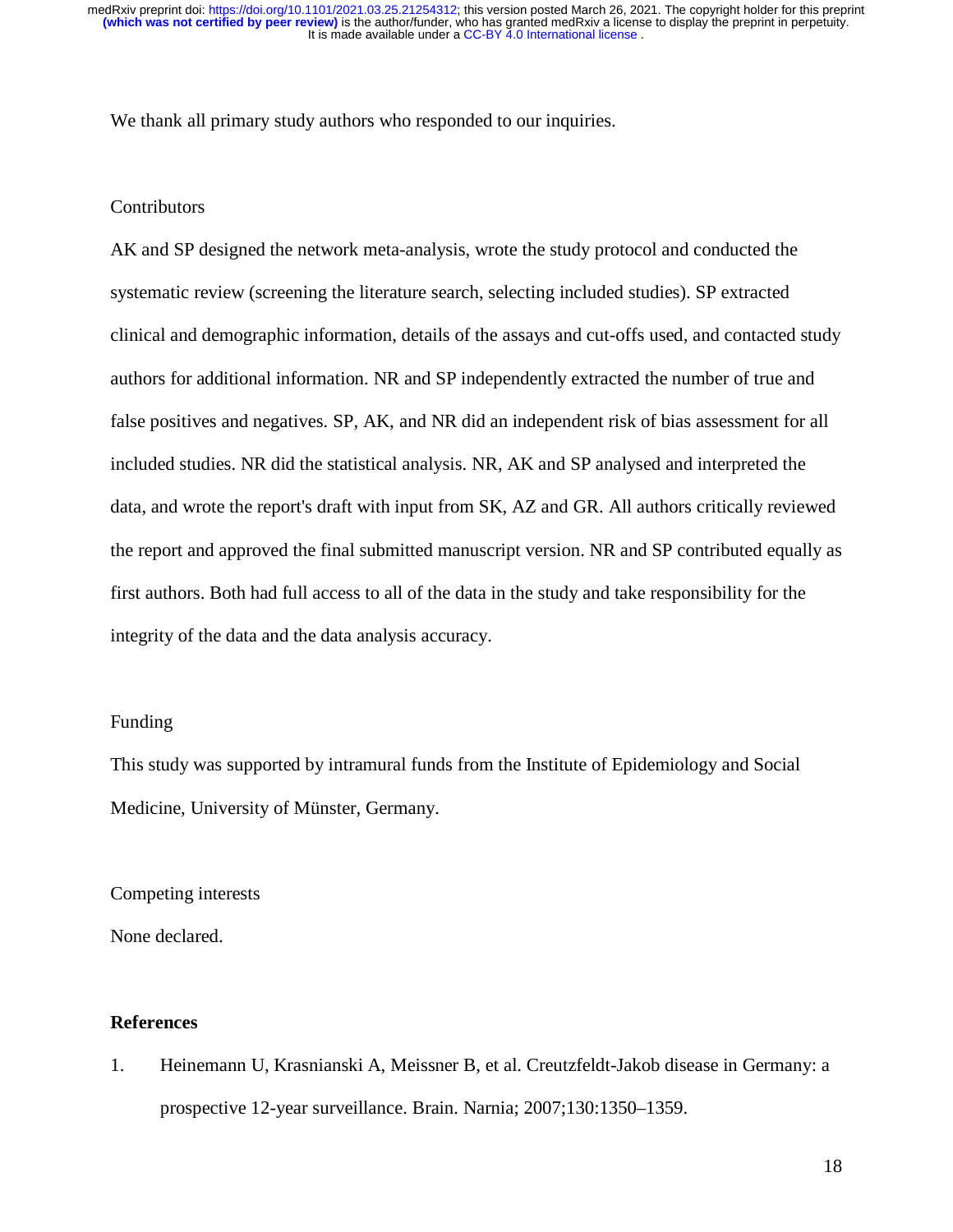- 2. Zerr I, Parchi P. Sporadic Creutzfeldt–Jakob disease. Handb Clin Neurol. 2018. p. 155– 174.
- 3. Zerr I, Kallenberg K, Summers DM, et al. Updated clinical diagnostic criteria for sporadic Creutzfeldt-Jakob disease. Brain. 2009;132:2659–2668.
- 4. Mackenzie G, Will R. Creutzfeldt-Jakob disease: recent developments. F1000Research. 2017;6:2053.
- 5. National CJD Research & Surveillance Unit (NCJDRSU). Diagnostic criteria for human prion disease [online]. 2017. Accessed at: https://www.cjd.ed.ac.uk/sites/default/files/criteria\_0.pdf. Accessed January 7, 2021.
- 6. Muayqil T, Gronseth G, Camicioli R. Evidence-based guideline: Diagnostic accuracy of CSF 14-3-3 protein in sporadic creutzfeldt-jakob disease report of the guideline development subcommittee of the American academy of neurology. Neurology. 2012;79:1499–1506.
- 7. Behaeghe O, Mangelschots E, De Vil B, Cras P. A systematic review comparing the diagnostic value of 14-3-3 protein in the cerebrospinal fluid, RT-QuIC and RT-QuIC on nasal brushing in sporadic Creutzfeldt–Jakob disease. Acta Neurol Belg. Springer International Publishing; 2018;118:395–403.
- 8. Karch A, Koch A, Zapf A, Zerr I, Karch A. Partial verification bias and incorporation bias affected accuracy estimates of diagnostic studies for biomarkers that were part of an existing composite gold standard. J Clin Epidemiol. United States; 2016;78:73–82.
- 9. Otto M, Wiltfang J, Cepek L, et al. Tau protein and 14-3-3 protein in the differential diagnosis of Creutzfeldt-Jakob disease. Neurology. 2002;58:192–197.
- 10. Whiting PF, Rutjes AWS, Westwood ME, et al. QUADAS-2: a revised tool for the quality assessment of diagnostic accuracy studies. Ann Intern Med. 2011;155:529–536.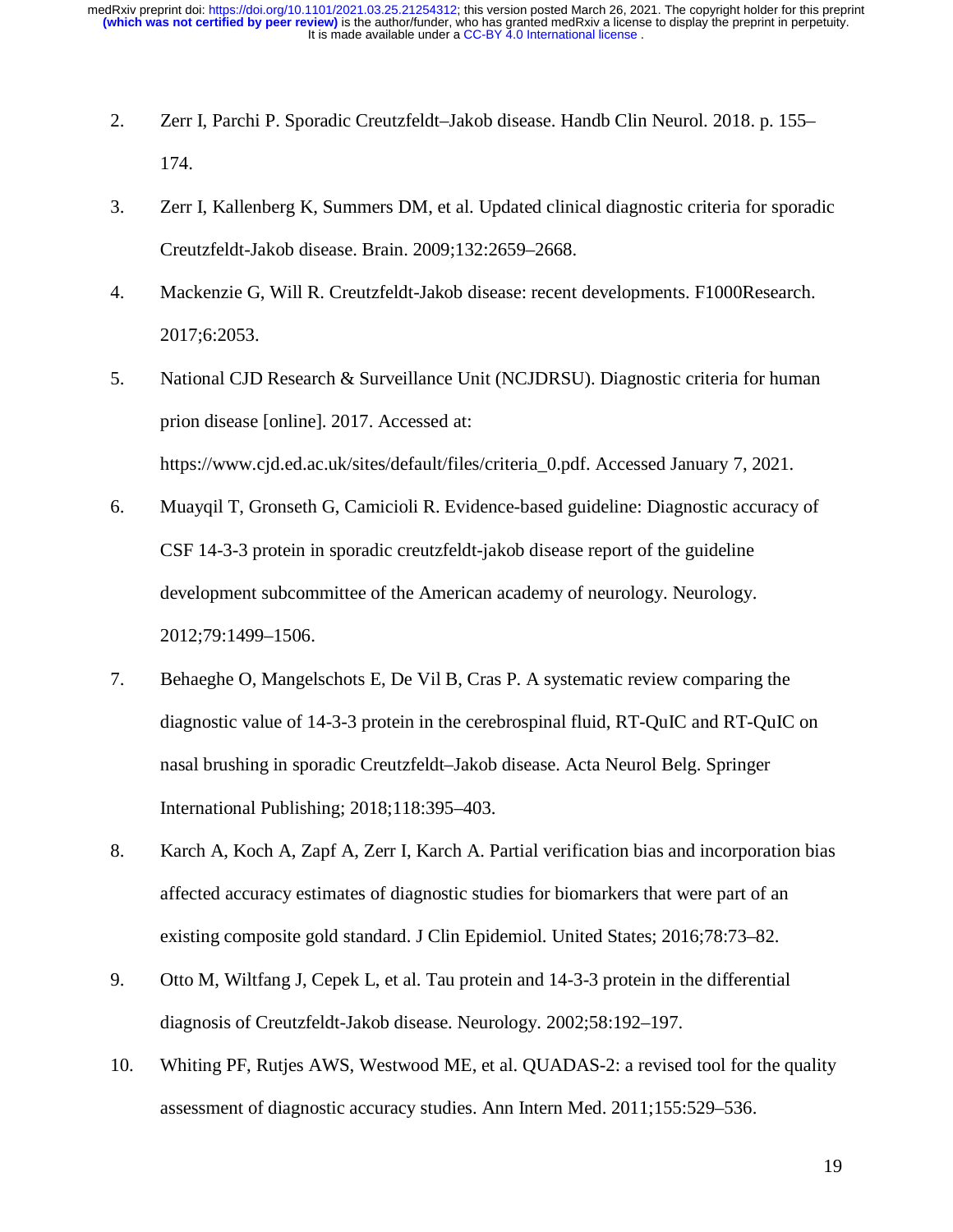- 11. Hamlin C, Puoti G, Berri S, et al. A comparison of tau and 14-3-3 protein in the diagnosis of Creutzfeldt-Jakob disease. Neurology. 2012;79:547–552.
- 12. R Core Team. R: a language and environment for statistical computing [online]. R Found. Stat. Comput. Vienna, Austria Vienna, Austria; 2019. Accessed at: https://www.rproject.org/.
- 13. Zapf A, Castell S, Morawietz L, Karch A. Measuring inter-rater reliability for nominal data - Which coefficients and confidence intervals are appropriate? BMC Med Res Methodol. England: BioMed Central; 2016;16:93.
- 14. Deeks JJ, Macaskill P, Irwig L. The performance of tests of publication bias and other sample size effects in systematic reviews of diagnostic test accuracy was assessed. J Clin Epidemiol. 2005;58:882–893.
- 15. Chu H, Cole SR. Bivariate meta-analysis of sensitivity and specificity with sparse data: a generalized linear mixed model approach. J Clin Epidemiol. 2006;59:1331–1332.
- 16. Bates D, Mächler M, Bolker B, Walker S. Fitting Linear Mixed-Effects Models Using lme4. J Stat Softw. 2015;67.
- 17. Vogelgesang F, Schlattmann P, Dewey M. The evaluation of bivariate mixed models in meta-analyses of diagnostic accuracy studies with SAS, stata and R. Methods Inf Med. 2018;57:111–119.
- 18. Nyaga VN, Arbyn M, Aerts M. Beta-binomial analysis of variance model for network meta-analysis of diagnostic test accuracy data. Stat Methods Med Res. 2018;27:2554– 2566.
- 19. Carpenter B, Gelman A, Hoffman MD, et al. Stan: A Probabilistic Programming Language. J Stat Softw. 2017;76.
- 20. Stan Development Team. RStan: the R interface to Stan [online]. 2019. Accessed at: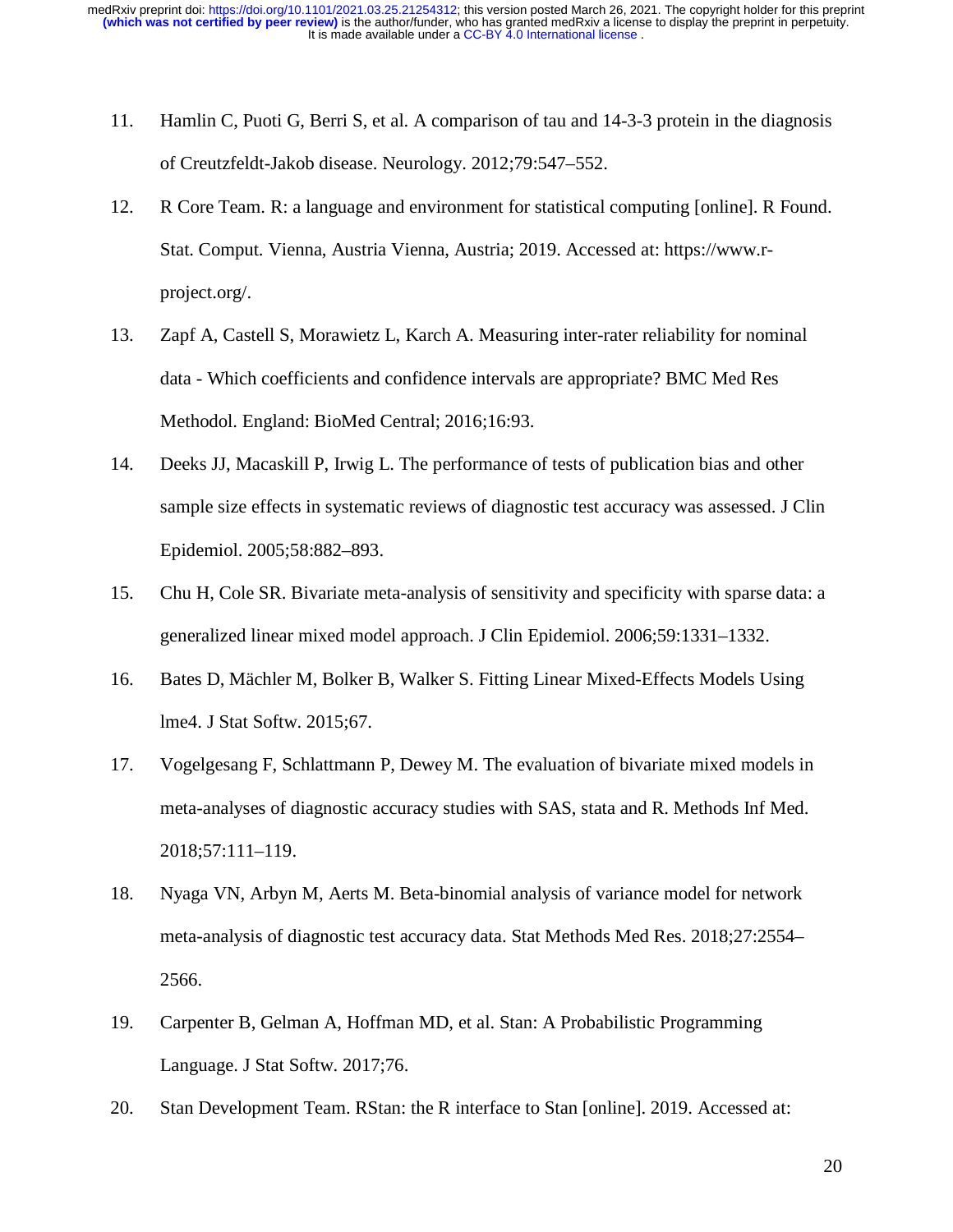http://mc-stan.org/.

- 21. Rudge P, Hyare H, Green A, Collinge J, Mead S. Imaging and CSF analyses effectively distinguish CJD from its mimics. J Neurol Neurosurg Psychiatry. 2018;89:461–466.
- 22. Wang LH, Bucelli RC, Patrick E, et al. Role of magnetic resonance imaging, cerebrospinal fluid, and electroencephalogram in diagnosis of sporadic Creutzfeldt-Jakob disease. J Neurol. 2013;260:498–506.
- 23. Abu-Rumeileh S, Baiardi S, Polischi B, et al. Diagnostic value of surrogate CSF biomarkers for Creutzfeldt–Jakob disease in the era of RT-QuIC. J Neurol. Springer Berlin Heidelberg; 2019;266:3136–3143.
- 24. Baldeiras IE, Ribeiro MH, Pacheco P, et al. Diagnostic value of CSF protein profile in a Portuguese population of sCJD patients. J Neurol. D. Steinkopff-Verlag; 2009;256:1540– 1550.
- 25. Bizzi A, Pascuzzo R, Blevins J, et al. Evaluation of a New Criterion for Detecting Prion Disease With Diffusion Magnetic Resonance Imaging. JAMA Neurol. 2020;77:1141.
- 26. Bongianni M, Orrù C, Groveman BR, et al. Diagnosis of Human Prion Disease Using Real-Time Quaking-Induced Conversion Testing of Olfactory Mucosa and Cerebrospinal Fluid Samples. JAMA Neurol. American Medical Association; 2017;74:155.
- 27. Chohan G, Pennington C, Mackenzie JM, et al. The role of cerebrospinal fluid 14-3-3 and other proteins in the diagnosis of sporadic Creutzfeldt-Jakob disease in the UK: a 10-year review. J Neurol Neurosurg Psychiatry. BMJ Publishing Group Ltd; 2010;81:1243–1248.
- 28. Cuadrado-Corrales N, Jiménez-Huete A, Albo C, et al. Impact of the clinical context on the 14-3-3 test for the diagnosis of sporadic CJD. BMC Neurol. BioMed Central; 2006;6:25.
- 29. Fiorini M, Iselle G, Perra D, et al. High diagnostic accuracy of RT-QuIC assay in a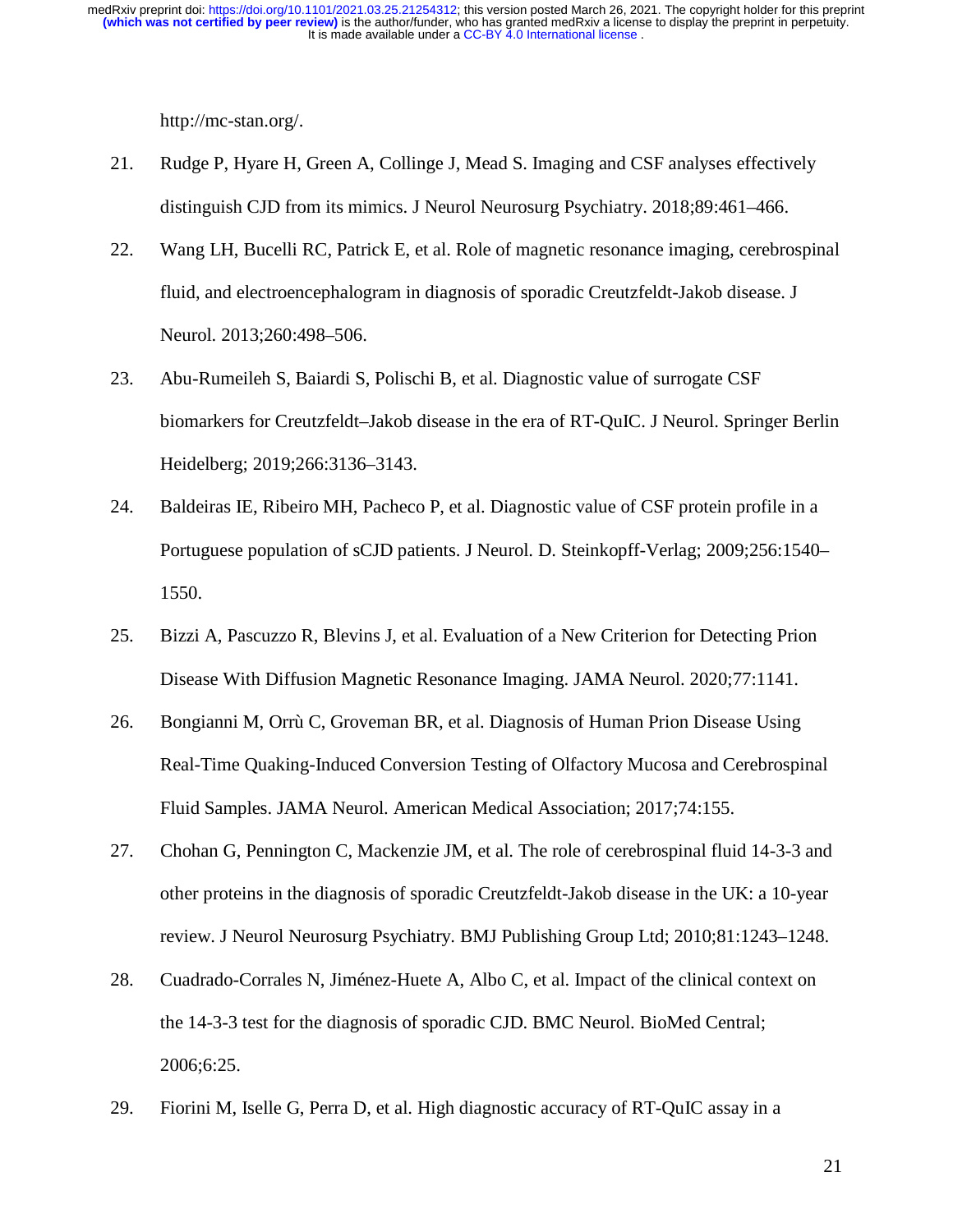prospective study of patients with suspected sCJD. Int J Mol Sci. 2020;21:1–10.

- 30. Franceschini A, Baiardi S, Hughson AG, et al. High diagnostic value of second generation CSF RT-QuIC across the wide spectrum of CJD prions. Sci Rep. Nature Publishing Group; 2017;7:10655.
- 31. Lattanzio F, Abu-Rumeileh S, Franceschini A, et al. Prion-specific and surrogate CSF biomarkers in Creutzfeldt-Jakob disease: diagnostic accuracy in relation to molecular subtypes and analysis of neuropathological correlates of p-tau and Aβ42 levels. Acta Neuropathol. Springer Berlin Heidelberg; 2017;133:559–578.
- 32. Leitão MJ, Baldeiras I, Almeida MR, et al. Sporadic Creutzfeldt–Jakob disease diagnostic accuracy is improved by a new CSF ELISA 14-3-3γ assay. Neuroscience. Pergamon; 2016;322:398–407.
- 33. Rhoads DD, Wrona A, Foutz A, et al. Diagnosis of prion diseases by RT-QuIC results in improved surveillance. Neurology. 2020;95:e1017–e1026.
- 34. Sanchez-Juan P, Green A, Ladogana A, et al. CSF tests in the differential diagnosis of Creutzfeldt-Jakob disease. Neurology. Wolters Kluwer Health, Inc. on behalf of the American Academy of Neurology; 2006;67:637–643.
- 35. Simon SLR, Peterson A, Phillipson C, et al. Prospective Study Demonstrates Utility of EP-QuIC in Creutzfeldt–Jakob Disease Diagnoses. Can J Neurol Sci / J Can des Sci Neurol. Epub 2020 Jul 10.:1–3.
- 36. Van Everbroeck B, Quoilin S, Boons J, Martin JJ, Cras P. A prospective study of CSF markers in 250 patients with possible Creutzfeldt-Jakob disease. J Neurol Neurosurg Psychiatry. BMJ Publishing Group Ltd; 2003;74:1210–1214.
- 37. Zerr I, Bodemer M, Gefeller O, et al. Detection of 14-3-3 protein in the cerebrospinal fluid supports the diagnosis of Creutzfeldt-Jakob disease. Ann Neurol. John Wiley & Sons, Ltd;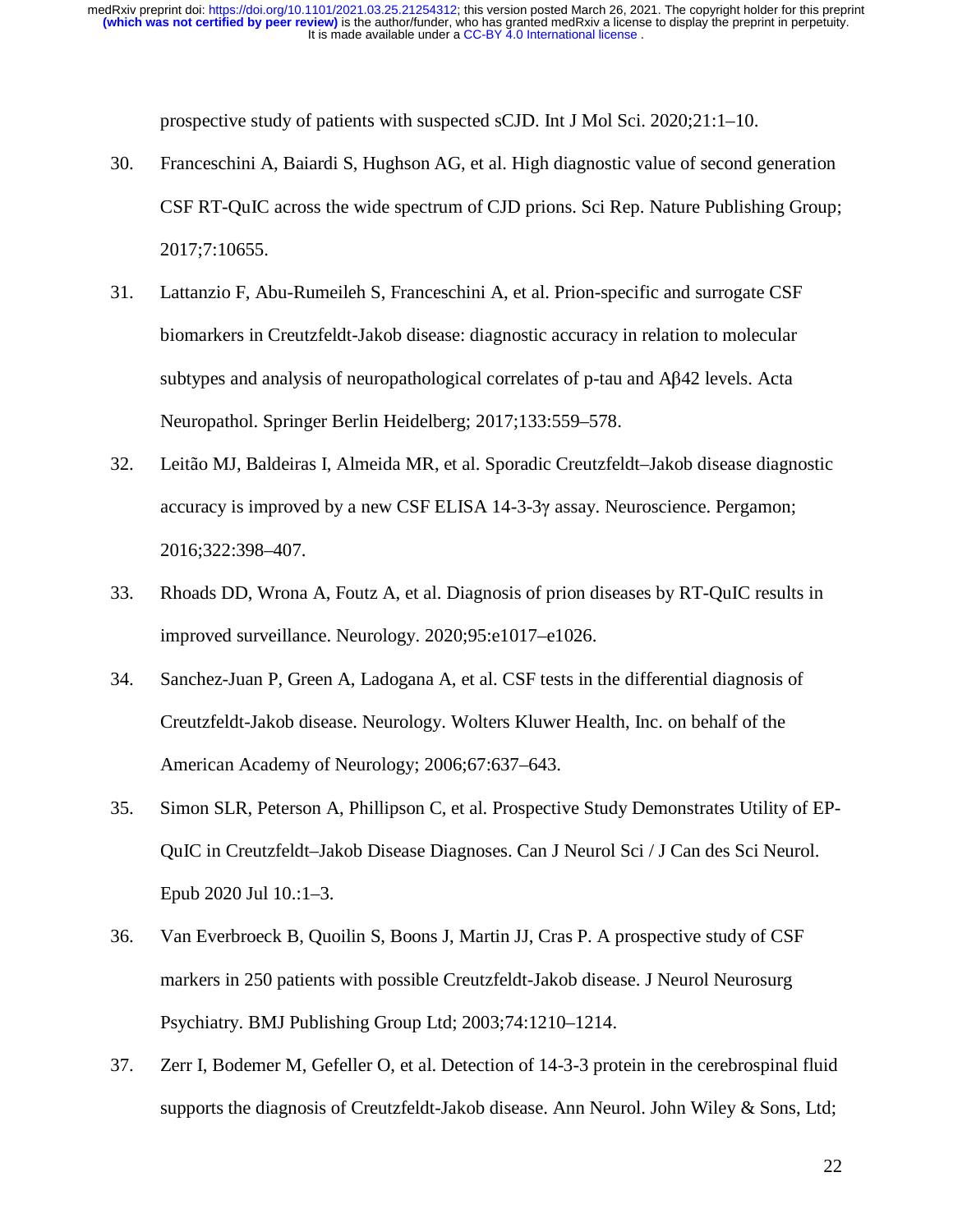1998;43:32–40.

- 38. Holtman GA, Berger MY, Burger H, et al. Development of practical recommendations for diagnostic accuracy studies in low-prevalence situations. J Clin Epidemiol. Elsevier Inc; 2019;114:38–48.
- 39. European Medicines Agency. Clinical evaluation of diagnostic agents. Doc. Ref. CPMP/EWP/1119/98/Rev. 2010.
- 40. U.S. Food & Drug Administration. Statistical Guidance on Reporting Results from Studies Evaluating Diagnostic Tests - Guidance for Industry and FDA Staff. FDA-2020-D-0957 2007.
- 41. Reitsma JB, Rutjes AWS, Whiting P, Vlassov V V., Leeflang MMG, Deeks JJ. Chapter 9: Assessing methodological quality. In: Deeks JJ, Bossuyt PM, Gatsonis C, editors. Cochrane Handb Syst Rev Diagnostic Test Accuracy Version 100. The Cochrane Collaboration; 2009.
- 42. Bossuyt PM, Reitsma JB, Bruns DE, et al. STARD 2015: an updated list of essential items for reporting diagnostic accuracy studies. BMJ. Epub 2015 Oct 28.:h5527.
- 43. Lantero Rodriguez J, Karikari TK, Suárez-Calvet M, et al. Plasma p-tau181 accurately predicts Alzheimer's disease pathology at least 8 years prior to post-mortem and improves the clinical characterisation of cognitive decline. Acta Neuropathol. 2020;140:267–278.
- 44. Zerr I, Budka H, Kallenberg K, Steinhoff BJ, Weber JR, Sturzenegger M. Creutzfeldt-Jakob-Krankheit, S1-Leitlinie. In: Deutsche Gesellschaft für Neurologie, editor. Leitlinien für Diagnostik und Ther der Neurol. 2018.
- 45. Hermann P, Laux M, Glatzel M, et al. Validation and utilization of amended diagnostic criteria in Creutzfeldt-Jakob disease surveillance. Neurology. 2018;91:e331–e338.
- 46. Gerke O, Høilund-Carlsen PF, Vach W. Analyzing paired diagnostic studies by estimating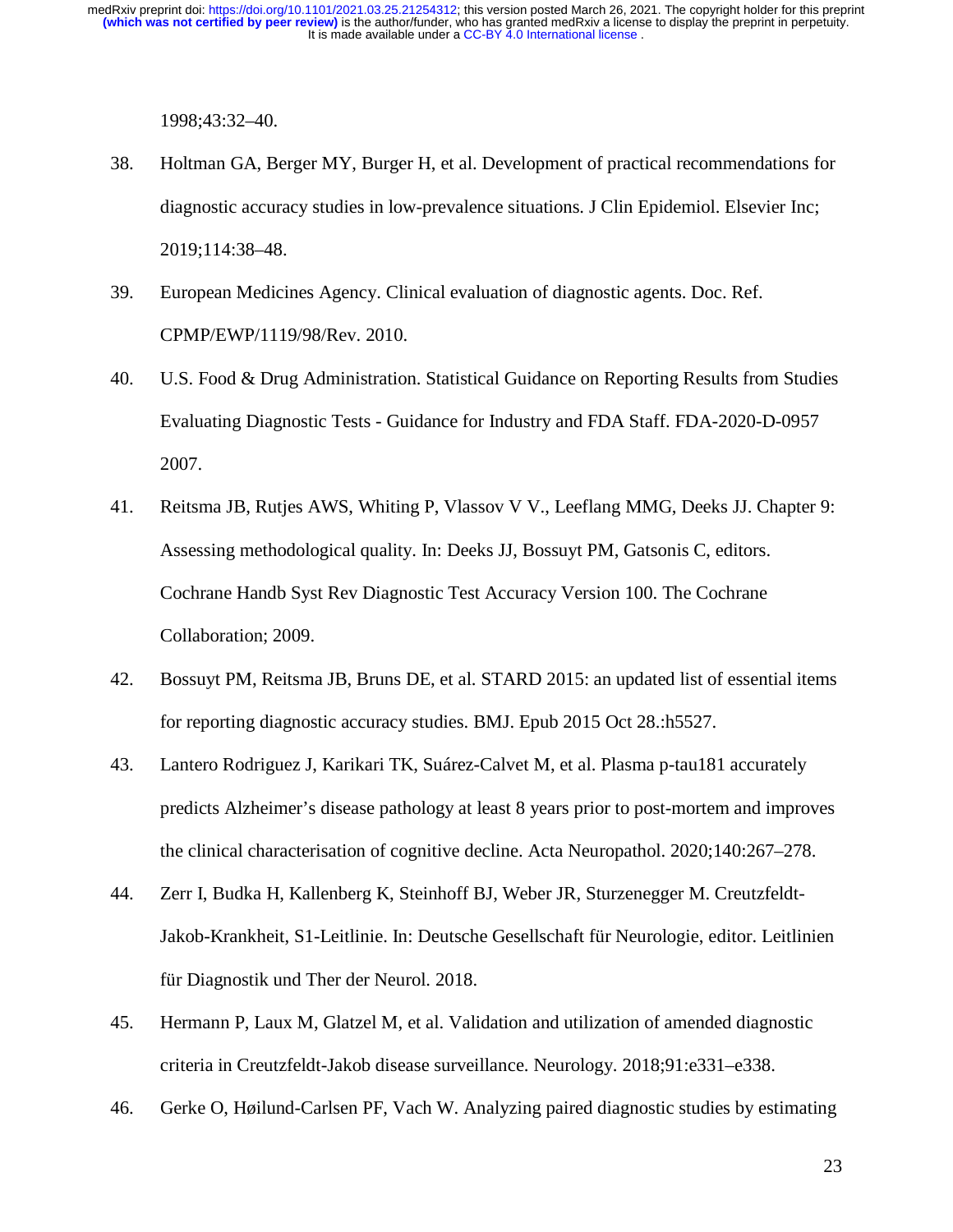the expected benefit. Biometrical J. 2015;57:395–409.

- 47. Lewczuk P, Riederer P, O'Bryant SE, et al. Cerebrospinal fluid and blood biomarkers for neurodegenerative dementias: An update of the Consensus of the Task Force on Biological Markers in Psychiatry of the World Federation of Societies of Biological Psychiatry. World J Biol Psychiatry. 2018;19:244–328.
- 48. Hutton B, Salanti G, Caldwell DM, et al. The PRISMA Extension Statement for Reporting of Systematic Reviews Incorporating Network Meta-analyses of Health Care Interventions: Checklist and Explanations. Ann Intern Med. 2015;162:777.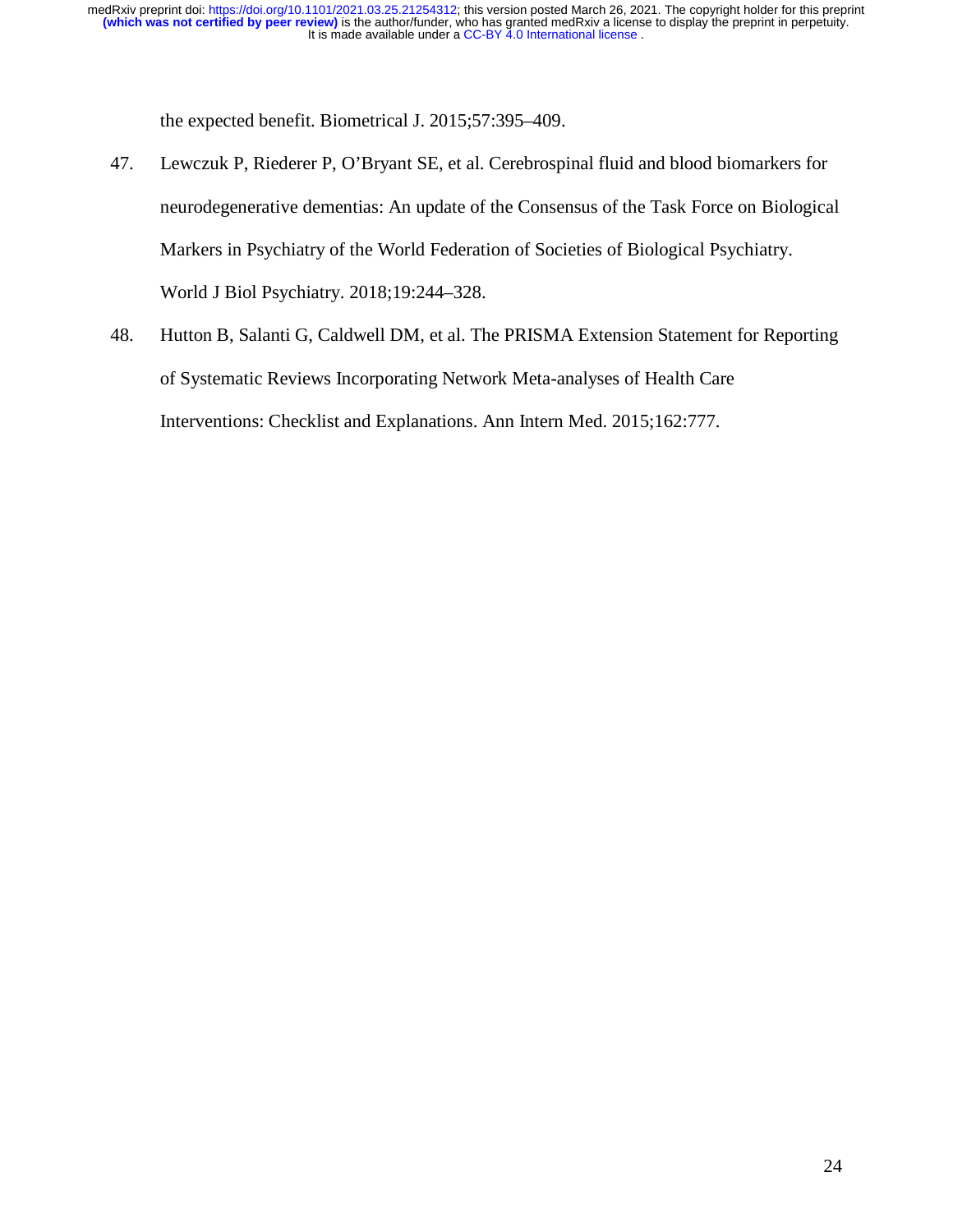| <b>ADIVALUATE OF GRILLIONIX SCUD DIVOU OF CDT</b> DIVIDENCE SURVICS THAT |                       | All                                                           |                | Definite                |                | Probable                       |                | Possible  |           | Non-CJD                                                     |                  |
|--------------------------------------------------------------------------|-----------------------|---------------------------------------------------------------|----------------|-------------------------|----------------|--------------------------------|----------------|-----------|-----------|-------------------------------------------------------------|------------------|
|                                                                          |                       |                                                               |                |                         |                | sCJD cases                     |                |           |           | cases                                                       |                  |
| <b>Study</b>                                                             | <b>Biomarker</b>      | <b>TP</b>                                                     | <b>FN</b>      | <b>TP</b>               | <b>FN</b>      | <b>TP</b>                      | <b>FN</b>      | <b>TP</b> | <b>FN</b> | <b>TN</b>                                                   | <b>FP</b>        |
| Abu-                                                                     | $14 - 3 - 38$         | 64                                                            | 16             | 64                      | 16             |                                |                |           |           | 72                                                          | 37               |
| Rumeileh                                                                 | $14 - 3 - 3y$         | 70                                                            | 10             | 70                      | 10             |                                |                |           |           | 75                                                          | 34               |
| et al. 2019                                                              | <b>NfL</b>            | 79                                                            | $\mathbf{1}$   | 79                      | $\mathbf{1}$   |                                |                |           |           | 47                                                          | 62               |
|                                                                          | RT-QuIC               | 60                                                            | $\overline{2}$ | 60                      | $\overline{2}$ |                                |                |           |           | 53                                                          | $\boldsymbol{0}$ |
|                                                                          | t-tau                 | 74                                                            | 6              | 74                      | 6              |                                |                |           |           | 86                                                          | 23               |
| <b>Baldeiras</b>                                                         | $14 - 3 - 3\beta$     | 29                                                            | $\mathbf{1}$   | 29                      | $\mathbf{1}$   |                                |                |           |           | 32                                                          | 9                |
| et al. 2009                                                              | p-tau181/t-tau        | 28                                                            | $\overline{2}$ | 28                      | $\overline{2}$ |                                |                |           |           | 39                                                          | $\overline{2}$   |
|                                                                          | S100B                 | 28                                                            | $\overline{2}$ | 28                      | $\overline{2}$ |                                |                |           |           | 38                                                          | $\overline{3}$   |
|                                                                          | t-tau                 | 27                                                            | 3              | 27                      | $\overline{3}$ |                                |                |           |           | 39                                                          | $\overline{2}$   |
|                                                                          | $t$ -tau/A $\beta$ 42 | 28                                                            | $\overline{2}$ | 28                      | $\overline{2}$ |                                |                |           |           | 39                                                          | $\overline{2}$   |
| <b>Bizzi</b>                                                             | $14 - 3 - 36$         | 295                                                           | 26             | 295                     | 26             |                                |                |           |           | 9                                                           | 30               |
| et al. 2020                                                              | RT-QuIC               | 68                                                            | 11             | 68                      | 11             |                                |                |           |           | 9                                                           | $\overline{0}$   |
|                                                                          | t-tau                 | 340                                                           | 51             | 340                     | 51             |                                |                |           |           | 37                                                          | 24               |
| Bongianni                                                                | $14 - 3 - 3\beta$     | 49                                                            | 9              | 26                      | $\overline{2}$ | 23                             | $\overline{7}$ |           |           | 10                                                          | $\overline{7}$   |
| et al. 2017                                                              | RT-QuIC               | excluded (samples selected based on negative PQ-CSF findings) |                |                         |                |                                |                |           |           |                                                             |                  |
|                                                                          | t-tau                 | 42                                                            | 10             | 23                      | $\overline{7}$ | 19                             | 3              |           |           | 3                                                           | 6                |
| Chohan                                                                   | $14 - 3 - 38$         | 210                                                           | 35             | 210                     | 35             |                                |                |           |           | 127                                                         | 44               |
| et al. 2010                                                              | S100B                 | 158                                                           | 85             | 158                     | 85             |                                |                |           |           | 152                                                         | 17               |
|                                                                          | t-tau                 | 175                                                           | 41             | 175                     | 41             |                                |                |           |           | 115                                                         | 20               |
| Cuadrado-                                                                |                       |                                                               |                |                         |                |                                |                |           |           |                                                             |                  |
| Corrales                                                                 | $14 - 3 - 36$         | 155                                                           | 22             | 67                      | 8              | 88                             | 14             |           |           | 480                                                         | 15               |
| et al. 2006                                                              |                       |                                                               |                |                         |                |                                |                |           |           |                                                             |                  |
| Fiorini                                                                  | $14 - 3 - 36$         | 87                                                            | 15             | 54                      | 7              | 33                             | 8              |           |           | 37                                                          | 43               |
| et al. 2020                                                              | RT-QuIC               | 98                                                            | $\overline{4}$ | 58                      | 3              | 40                             | $\mathbf{1}$   |           |           | 80                                                          | $\boldsymbol{0}$ |
|                                                                          | t-tau                 | 87                                                            | 15             | 56                      | 5              | 31                             | 10             |           |           | 56                                                          | 24               |
| Franceschi                                                               | $14 - 3 - 36$         | 110                                                           | 14             | 56                      | $\overline{7}$ | 54                             | $\overline{7}$ |           |           | 24                                                          | 18               |
| ni                                                                       | RT-QuIC               | 120                                                           | $\overline{4}$ | 61                      | $\overline{2}$ | 59                             | $\overline{2}$ |           |           | 42                                                          | $\boldsymbol{0}$ |
| et al. 2017                                                              | t-tau                 | 117                                                           | 7              | 58                      | 5              | 59                             | $\mathbf{2}$   |           |           | 26                                                          | 16               |
| Lattanzio                                                                | $14 - 3 - 3\beta$     | 259                                                           | 53             | 155                     | 31             | 80                             | 17             | 24        | 5         | 133                                                         | 79               |
| et al. 2017                                                              | RT-QuIC               |                                                               |                | excluded (PQ-CSF assay) |                |                                |                |           |           |                                                             |                  |
|                                                                          | t-tau                 | 278                                                           | 34             | 164                     | 22             | 90                             | 7              | 24        | 5         | 158                                                         | 54               |
| Leitão                                                                   | $14 - 3 - 3\beta$     | 72                                                            | $\overline{0}$ | 72                      | $\overline{0}$ |                                |                |           |           | 46                                                          | 27               |
| et al. 2016                                                              | $14 - 3 - 3y$         | 69                                                            | 3              | 69                      | 3              |                                |                |           |           | 69                                                          | $\overline{4}$   |
|                                                                          | p-tau181/t-tau        | 69                                                            | 3              | 69                      | $\overline{3}$ |                                |                |           |           | 64                                                          | 9                |
|                                                                          | t-tau                 |                                                               |                |                         |                |                                |                |           |           | excluded (cut-off value not within $\pm$ 10% of 1300 pg/mL) |                  |
| Otto                                                                     | $14 - 3 - 38$         | 94                                                            | 15             | 94                      | 15             |                                |                |           |           | 70                                                          | 15               |
| et al. 2002                                                              | t-tau                 | 103                                                           | 6              | 103                     | 6              |                                |                |           |           | 75                                                          | 10               |
| Rhoads                                                                   | $14 - 3 - 3\beta$     |                                                               |                |                         |                | excluded (not only sCJD cases) |                |           |           |                                                             |                  |
| et al. 2020                                                              | RT-QuIC               | 408                                                           | 31             | 408                     | 31             |                                |                |           |           | 69                                                          | $\mathbf{1}$     |
|                                                                          | t-tau                 |                                                               |                |                         |                | excluded (not only sCJD cases) |                |           |           |                                                             |                  |

| Table 1: Results of diagnostic sCJD blood or CSF biomarker studies that met the inclusion criteria |  |  |
|----------------------------------------------------------------------------------------------------|--|--|
|                                                                                                    |  |  |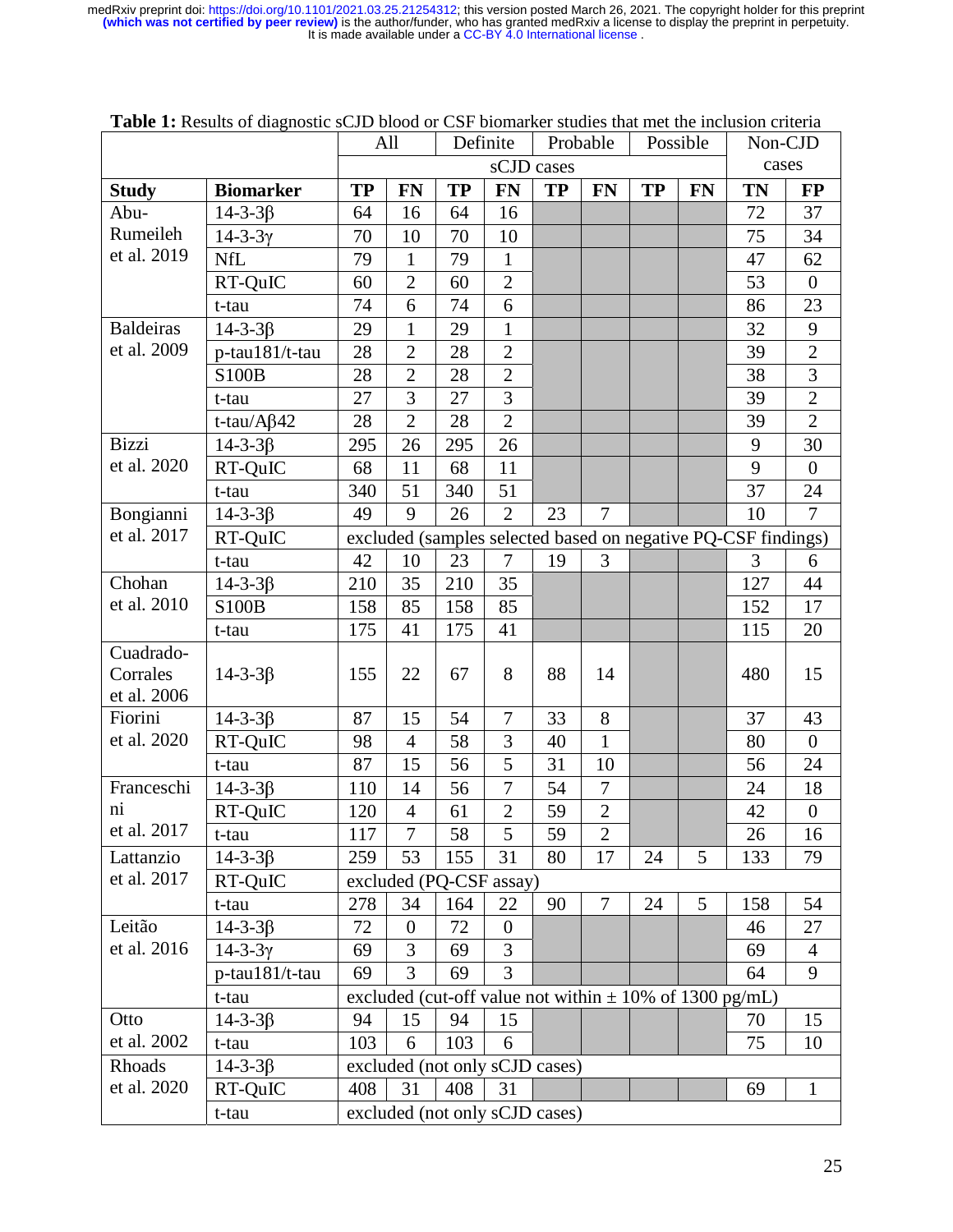|                           |                   | All                                        |                |                                                 | Definite  |           | Probable |           | Possible     |                | Non-CJD   |  |
|---------------------------|-------------------|--------------------------------------------|----------------|-------------------------------------------------|-----------|-----------|----------|-----------|--------------|----------------|-----------|--|
|                           | sCJD cases        |                                            |                |                                                 |           |           | cases    |           |              |                |           |  |
| <b>Study</b>              | <b>Biomarker</b>  | <b>TP</b>                                  | <b>FN</b>      | <b>TP</b>                                       | <b>FN</b> | <b>TP</b> | FN       | <b>TP</b> | <b>FN</b>    | <b>TN</b>      | <b>FP</b> |  |
| Sanchez-                  | $14 - 3 - 3\beta$ | excluded (high risk of incorporation bias) |                |                                                 |           |           |          |           |              |                |           |  |
| Juan                      | <b>NSE</b>        | 379                                        | 138            | level of certainty                              |           |           |          |           | 12           | $\overline{0}$ |           |  |
| et al. 2006               | <b>S100B</b>      | 483                                        | 106            |                                                 |           |           |          |           | 7            | 3              |           |  |
|                           | t-tau             | 704                                        | 115            |                                                 |           |           |          | 13        | $\mathbf{1}$ |                |           |  |
| Simon                     | $14 - 3 - 3y$     | 103                                        | 19             | of sCJD diagnosis<br>452<br>not reported<br>496 |           |           |          |           |              | 49             |           |  |
| et al. 2020               | RT-QuIC           | 117                                        | 5              |                                                 |           |           |          |           |              | 5              |           |  |
|                           | t-tau             | 112                                        | 10             |                                                 |           |           |          | 442       | 59           |                |           |  |
| Van                       | $14 - 3 - 38$     | 52                                         | $\overline{0}$ | 47                                              | $\theta$  | 5         | $\theta$ |           |              | 183            | 15        |  |
| Everbroeck<br>et al. 2003 | t-tau             | 45                                         | 7              |                                                 |           |           |          |           |              | 193            | 5         |  |
| Zerr et al.<br>1998       | $14 - 3 - 36$     | 155                                        | 19             | 62                                              | 3         | 64        | 5        | 29        | 11           | 155            | 9         |  |

FN: false negative test results; FP: false positive test results; TN: true negative test results; TP:

true positive test results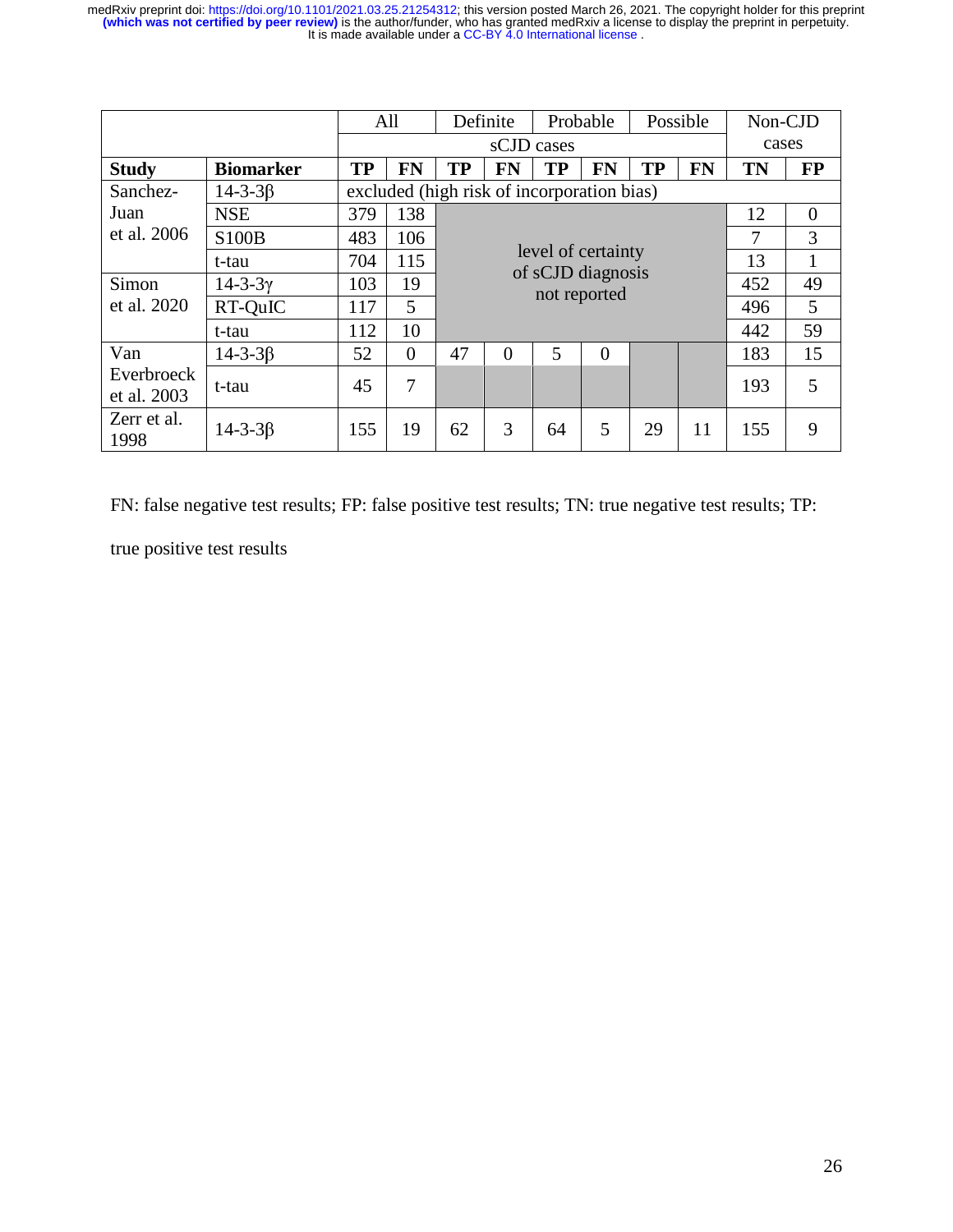|                  | Definite, probable,<br>or possible sCJD |        |       |        | Definite or<br>probable sCJD |       | <b>Definite sCJD</b> |        |       |
|------------------|-----------------------------------------|--------|-------|--------|------------------------------|-------|----------------------|--------|-------|
|                  | Sensi-                                  | Speci- | Accu- | Sensi- | Speci-                       | Accu- | Sensi-               | Speci- | Accu- |
| <b>Biomarker</b> | tivity                                  | ficity | racy  | tivity | ficity                       | racy  | tivity               | ficity | racy  |
|                  | 0.93                                    | 0.96   |       | 0.93   | 0.96                         |       | 0.91                 | 0.96   |       |
| RT-QuIC          | (0.87,                                  | (0.87, | 0.94  | (0.86, | (0.87,                       | 0.94  | (0.83,               | (0.85, | 0.93  |
|                  | 0.96)                                   | 0.99)  |       | 0.96)  | 0.99)                        |       | 0.96)                | 1.00)  |       |
|                  | 0.91                                    | 0.84   |       | 0.91   | 0.84                         |       | 0.90                 | 0.83   |       |
| p-tau181/        | (0.79,                                  | (0.58, | 0.88  | (0.76, | (0.59,                       | 0.88  | (0.73,               | (0.58, | 0.88  |
| t-tau            | 0.98                                    | 0.96)  |       | 0.98)  | 0.96)                        |       | 0.98)                | 0.96)  |       |
|                  | 0.86                                    | 0.82   |       | 0.87   | 0.83                         |       | 0.86                 | 0.82   |       |
| $t$ -tau $/$     | (0.64,                                  | (0.47, | 0.84  | (0.63, | (0.48,                       | 0.85  | (0.60,               | (0.46, | 0.84  |
| $A\beta42$       | 0.97)                                   | 0.98   |       | 0.98)  | 0.97)                        |       | 0.98)                | 0.97)  |       |
|                  | 0.87                                    | 0.80   |       | 0.86   | 0.79                         |       | 0.88                 | 0.75   |       |
| $14 - 3 - 3y$    | (0.76,                                  | (0.58, | 0.83  | (0.74, | (0.59,                       | 0.83  | (0.72,               | (0.47, | 0.82  |
|                  | 0.95)                                   | 0.92)  |       | 0.94)  | 0.93)                        |       | 0.96)                | 0.92)  |       |
|                  | 0.88                                    | 0.77   |       | 0.88   | 0.76                         |       | 0.87                 | 0.72   |       |
| t-tau            | (0.84,                                  | (0.66, | 0.82  | (0.84, | (0.63,                       | 0.82  | (0.81,               | (0.58, | 0.80  |
|                  | 0.91)                                   | 0.86)  |       | 0.91)  | 0.85)                        |       | 0.92)                | 0.82)  |       |
|                  | 0.88                                    | 0.69   |       | 0.89   | 0.69                         |       | 0.89                 | 0.69   |       |
| $14 - 3 - 36$    | (0.84,                                  | (0.58, | 0.79  | (0.83, | (0.57,                       | 0.79  | (0.84,               | (0.57, | 0.79  |
|                  | 0.92)                                   | 0.79)  |       | 0.92)  | 0.79)                        |       | 0.93)                | 0.79)  |       |
|                  | 0.77                                    | 0.81   |       | 0.75   | 0.85                         |       | 0.74                 | 0.84   |       |
| <b>S100B</b>     | (0.64,                                  | (0.58, | 0.79  | (0.55, | (0.63,                       | 0.80  | (0.53,               | (0.59, | 0.79  |
|                  | (0.89)                                  | 0.94)  |       | 0.90)  | 0.95)                        |       | 0.91)                | 0.95)  |       |
|                  | 0.71                                    | 0.85   |       |        |                              |       |                      |        |       |
| <b>NSE</b>       | (0.50,                                  | (0.52, | 0.78  |        |                              |       |                      |        |       |
|                  | (0.88)                                  | 0.99)  |       |        |                              |       |                      |        |       |
|                  | 0.94                                    | 0.46   |       | 0.93   | 0.46                         |       | 0.92                 | 0.45   |       |
| <b>NfL</b>       | (0.80,                                  | (0.17, | 0.70  | (0.74, | (0.15,                       | 0.70  | (0.72,               | (0.15, | 0.69  |
|                  | (0.99)                                  | 0.80)  |       | 0.99)  | 0.80)                        |       | 0.99)                | 0.79)  |       |

**Table 2:** Results of network meta-analyses (sorted by accuracy)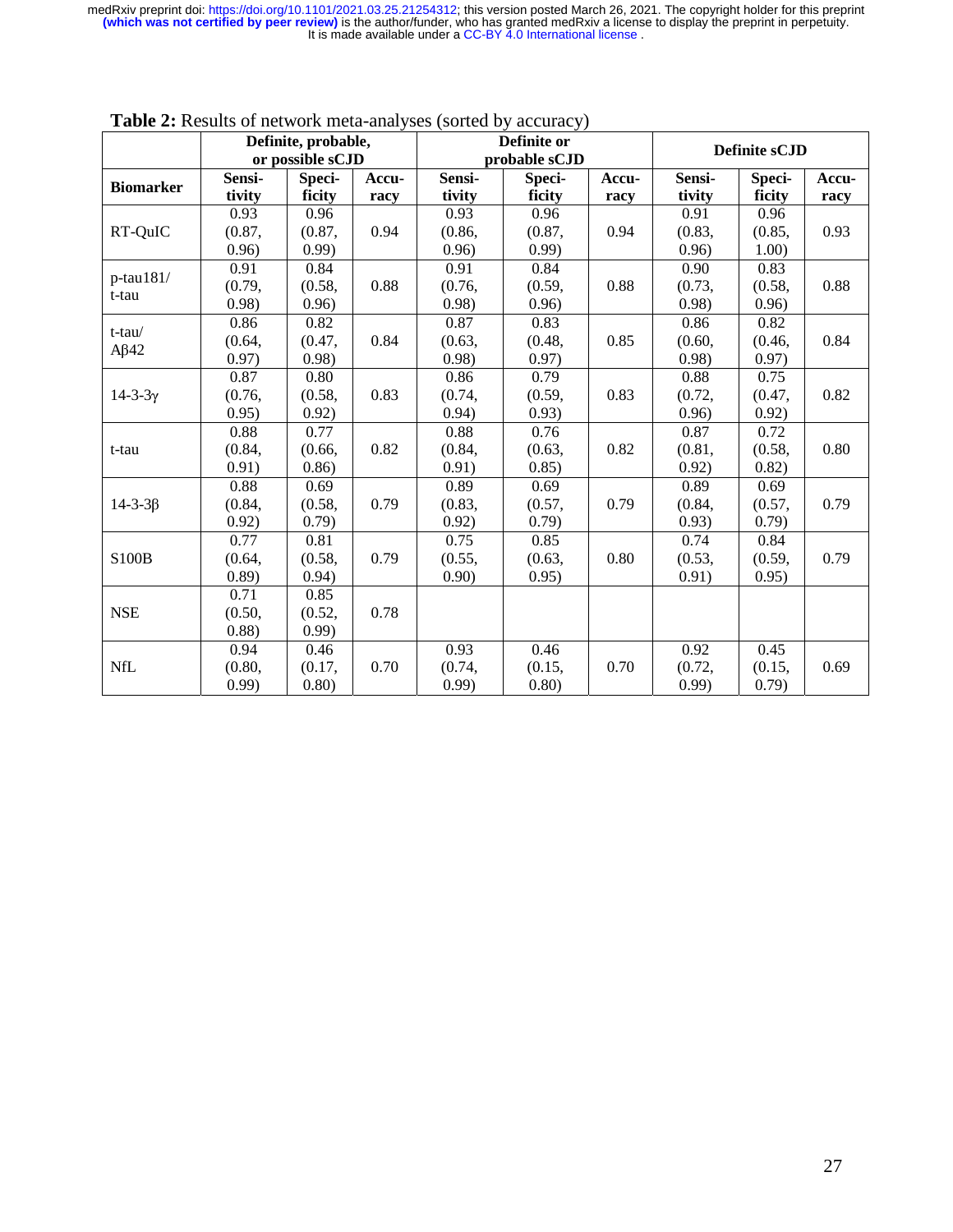## **Figures**

Figure 1: Flow chart of study selection

Figure 2: Sensitivity and specificity of CSF biomarkers for the diagnosis of definite sCJD

*CI: Confidence interval; FPR: False positive rate; SD: Standard deviation; TPR: True positive* 

*rate* 

Figure 3: Network plot

*The thickness of the nodes is proportional to the number of direct comparisons.* 

Figure 4: Results of network meta-analyses (stratified by level of certainty of sCJD diagnosis)

*CI: Confidence interval*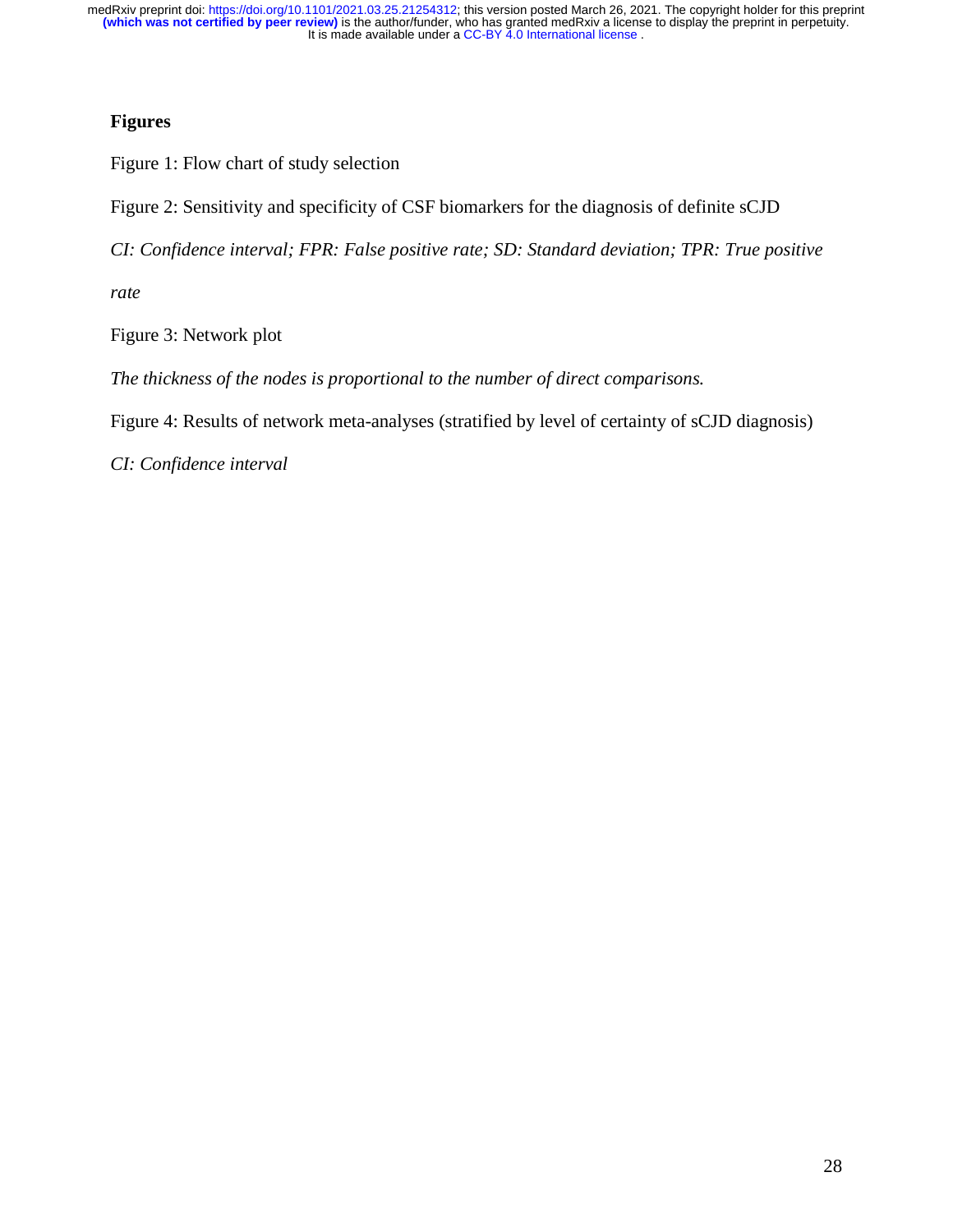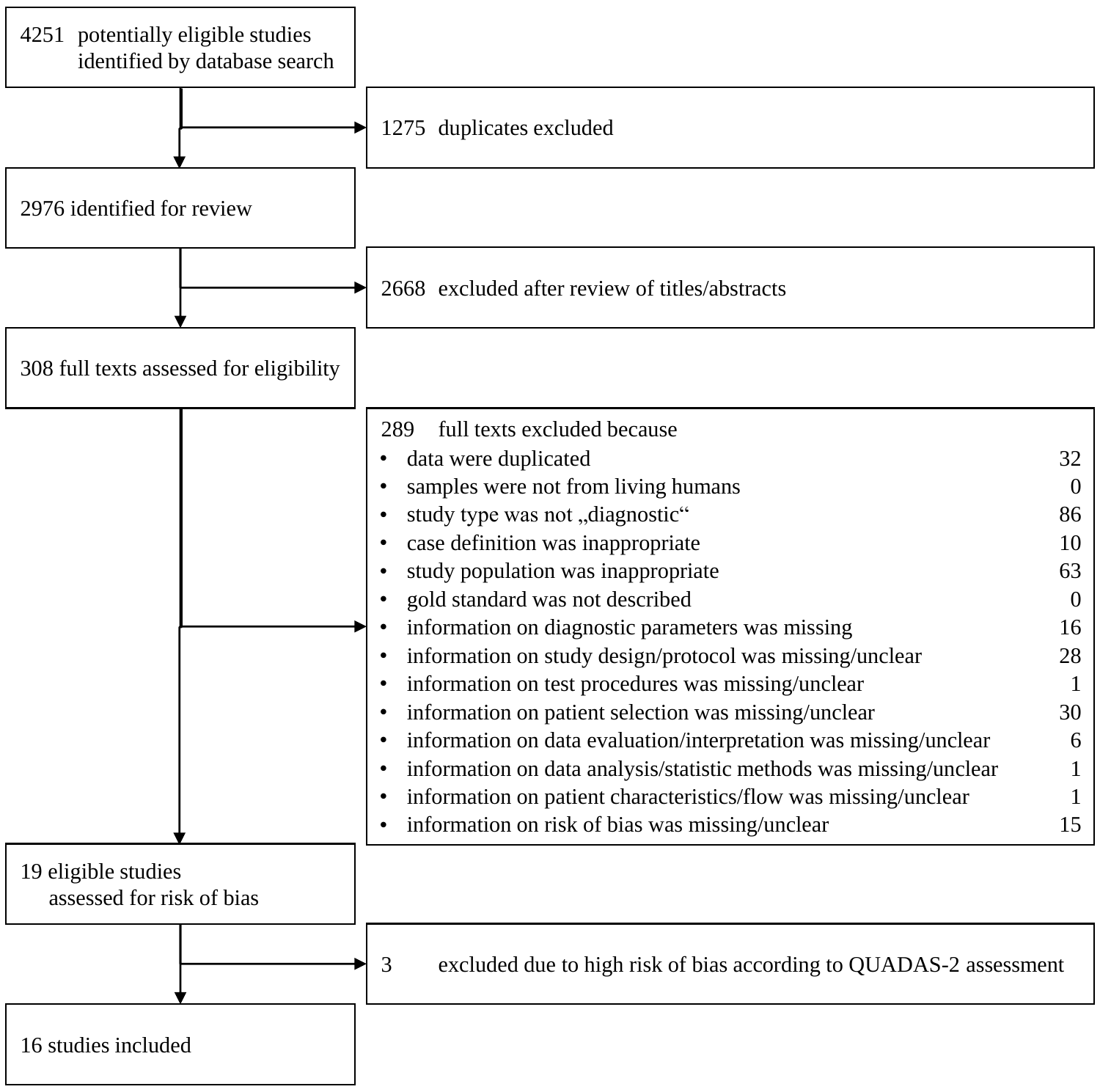| <b>Study</b>           |                                    | SD(TPR): 0.91    |                                                                  | SD(FPR): 0.17       |
|------------------------|------------------------------------|------------------|------------------------------------------------------------------|---------------------|
| <b>Baldeiras</b>       |                                    | 0.93(0.79, 0.98) |                                                                  | 0.93(0.81, 0.97)    |
| Chohan                 |                                    | 0.65(0.59, 0.71) |                                                                  | 0.90(0.84, 0.94)    |
|                        | 0.8<br>0.6<br>Sensitivity (95% CI) |                  | 0.2<br>0.6<br>0.8<br>0.4<br>Specificity (95% CI)                 |                     |
| t-tau                  |                                    |                  |                                                                  |                     |
| Study                  |                                    | SD(TPR): 0.38    |                                                                  | SD(FPR): 0.74       |
| Abu-Rumeileh           |                                    | 0.92(0.85, 0.97) |                                                                  | 0.79(0.70, 0.86)    |
| <b>Baldeiras</b>       |                                    | 0.90(0.74, 0.97) |                                                                  | 0.95(0.84, 0.99)    |
| <b>Bizzi</b>           | دە                                 | 0.87(0.83, 0.90) |                                                                  | 0.61(0.48, 0.72)    |
| Bongianni              |                                    | 0.77(0.59, 0.88) |                                                                  | 0.33(0.12, 0.65)    |
| Chohan                 |                                    | 0.81(0.75, 0.86) |                                                                  | 0.85(0.78, 0.90)    |
| Fiorini                |                                    | 0.92(0.82, 0.96) |                                                                  | 0.70(0.59, 0.79)    |
| Franceschini           |                                    | 0.92(0.83, 0.97) |                                                                  | $0.62$ (0.47, 0.75) |
| Lattanzio              |                                    | 0.88(0.83, 0.92) |                                                                  | 0.75(0.68, 0.80)    |
| Otto                   |                                    | 0.94(0.89, 0.97) |                                                                  | 0.88(0.80, 0.93)    |
|                        | 0.6<br>0.8<br>Sensitivity (95% CI) |                  | 0.2<br>0.6<br>0.4<br>0.8<br>$\mathbf{1}$<br>Specificity (95% CI) |                     |
| $t$ -tau/A $\beta$ -42 |                                    |                  |                                                                  |                     |
| Study                  |                                    |                  |                                                                  |                     |
| <b>Baldeiras</b>       |                                    | 0.93(0.79, 0.98) |                                                                  | 0.95(0.84, 0.99)    |
|                        | 0.6<br>0.8<br>Sensitivity (95% CI) |                  | 0.6<br>0.2<br>0.4<br>0.8<br>Specificity (95% CI)                 |                     |

**S100B**

| Study                    |                                                                                                                                                                                                                                        | SD(TPR): 0.67    |                                                  | SD(FPR): 1.20    |
|--------------------------|----------------------------------------------------------------------------------------------------------------------------------------------------------------------------------------------------------------------------------------|------------------|--------------------------------------------------|------------------|
| Abu-Rumeileh             |                                                                                                                                                                                                                                        | 0.80(0.70, 0.87) |                                                  | 0.66(0.57, 0.74) |
| <b>Baldeiras</b>         |                                                                                                                                                                                                                                        | 0.95(0.81, 0.99) |                                                  | 0.77(0.63, 0.87) |
| <b>Bizzi</b>             |                                                                                                                                                                                                                                        | 0.92(0.88, 0.94) |                                                  | 0.24(0.13, 0.39) |
| Bongianni                |                                                                                                                                                                                                                                        | 0.91(0.76, 0.97) |                                                  | 0.58(0.36, 0.78) |
| Chohan                   |                                                                                                                                                                                                                                        | 0.86(0.81, 0.89) |                                                  | 0.74(0.67, 0.80) |
| <b>Cuadrado-Corrales</b> |                                                                                                                                                                                                                                        | 0.89(0.80, 0.94) | $\blacksquare$                                   | 0.97(0.95, 0.98) |
| Fiorini                  |                                                                                                                                                                                                                                        | 0.88(0.78, 0.94) |                                                  | 0.46(0.36, 0.57) |
| Franceschini             |                                                                                                                                                                                                                                        | 0.88(0.78, 0.94) |                                                  | 0.57(0.42, 0.71) |
| Lattanzio                |                                                                                                                                                                                                                                        | 0.83(0.77, 0.88) |                                                  | 0.63(0.56, 0.69) |
| Leitão                   |                                                                                                                                                                                                                                        | 0.99(0.94, 1.00) |                                                  | 0.63(0.51, 0.73) |
| Otto                     |                                                                                                                                                                                                                                        | 0.86(0.78, 0.91) |                                                  | 0.82(0.73, 0.89) |
| Van Everbroeck           |                                                                                                                                                                                                                                        | 0.99(0.91, 1.00) | ны                                               | 0.92(0.88, 0.95) |
| Zerr                     |                                                                                                                                                                                                                                        | 0.95(0.86, 0.98) | HЫ                                               | 0.94(0.90, 0.97) |
|                          | 0.6<br>0.8<br>Sensitivity (95% CI)                                                                                                                                                                                                     |                  | 0.2<br>0.6<br>0.4<br>0.8<br>Specificity (95% CI) |                  |
| $14 - 3 - 3y$            |                                                                                                                                                                                                                                        |                  |                                                  |                  |
| Study                    |                                                                                                                                                                                                                                        | SD(TPR): 0.58    |                                                  | SD(FPR): 0.99    |
| Abu-Rumeileh             |                                                                                                                                                                                                                                        | 0.88(0.78, 0.93) |                                                  | 0.69(0.60, 0.77) |
| Leitão                   |                                                                                                                                                                                                                                        | 0.96(0.88, 0.99) |                                                  | 0.95(0.87, 0.98) |
|                          | 0.6<br>0.8<br>Sensitivity (95% CI)                                                                                                                                                                                                     |                  | $0.2$ $0.4$ $0.6$<br>0.8<br>Specificity (95% CI) |                  |
| <b>NfL</b>               |                                                                                                                                                                                                                                        |                  |                                                  |                  |
| Study                    |                                                                                                                                                                                                                                        |                  |                                                  |                  |
| Abu-Rumeileh             |                                                                                                                                                                                                                                        | 0.99(0.93, 1.00) |                                                  | 0.43(0.34, 0.52) |
|                          | medRxiv preprint doi: https://90.0rg/10.1101/2021.03.25.21254312; this version posted March 26, 2021. The copyright hadder for this papint 1<br>(which was not certified by <b>sen sitivity is (95.21.25.41312;</b> this version poste |                  |                                                  |                  |
| p-tau181/t-tau           |                                                                                                                                                                                                                                        |                  |                                                  |                  |
| Study                    |                                                                                                                                                                                                                                        |                  |                                                  |                  |
| <b>Baldeiras</b>         |                                                                                                                                                                                                                                        | 0.93(0.79, 0.98) |                                                  | 0.95(0.84, 0.99) |
| Leitão                   |                                                                                                                                                                                                                                        | 0.96(0.88, 0.99) |                                                  | 0.88(0.78, 0.93) |
|                          | 0.6<br>0.8<br>Sensitivity (95% CI)                                                                                                                                                                                                     |                  | 0.2<br>0.4<br>0.6<br>0.8<br>Specificity (95% CI) |                  |
| <b>RT-QuIC</b>           |                                                                                                                                                                                                                                        |                  |                                                  |                  |
| Study                    |                                                                                                                                                                                                                                        | SD(TPR): 0.38    |                                                  | SD(FPR): 0.92    |
| Abu-Rumeileh             |                                                                                                                                                                                                                                        | 0.96(0.88, 0.99) | −                                                | 0.99(0.92, 1.00) |
| <b>Bizzi</b>             |                                                                                                                                                                                                                                        | 0.86(0.76, 0.92) |                                                  | 0.95(0.66, 0.99) |
| Fiorini                  |                                                                                                                                                                                                                                        | 0.94(0.86, 0.98) | Н                                                | 0.99(0.94, 1.00) |
| Franceschini             |                                                                                                                                                                                                                                        | 0.96(0.88, 0.99) | ╼                                                | 0.99(0.90, 1.00) |
| <b>Rhoads</b>            | ⊶⊷                                                                                                                                                                                                                                     | 0.93(0.90, 0.95) | ⊷                                                | 0.98(0.91, 1.00) |
|                          | 0.6<br>0.8<br>Sensitivity (95% CI)                                                                                                                                                                                                     |                  | 0.2<br>0.4<br>0.6<br>0.8<br>Specificity (95% CI) |                  |

# **14-3-3β**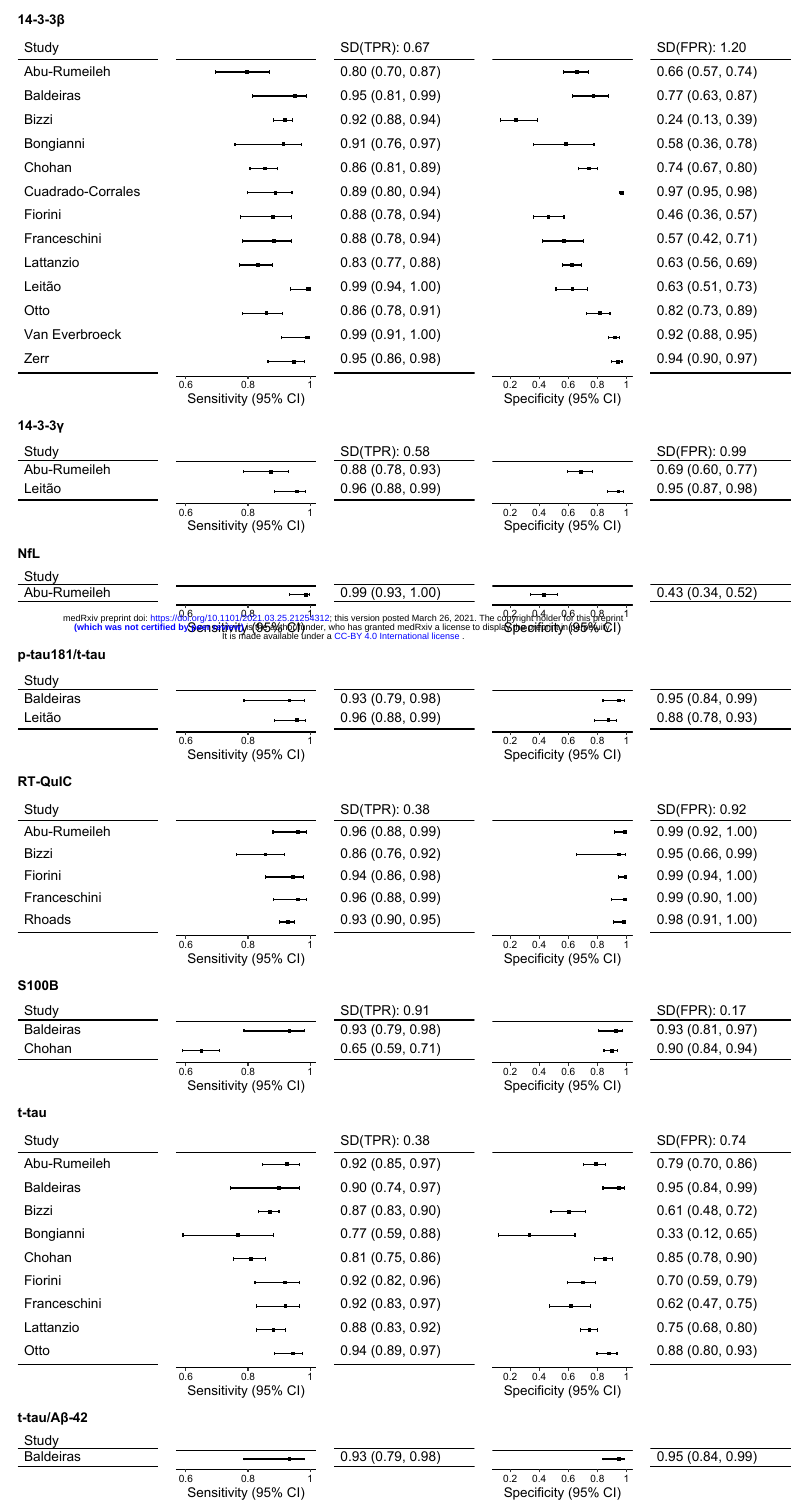